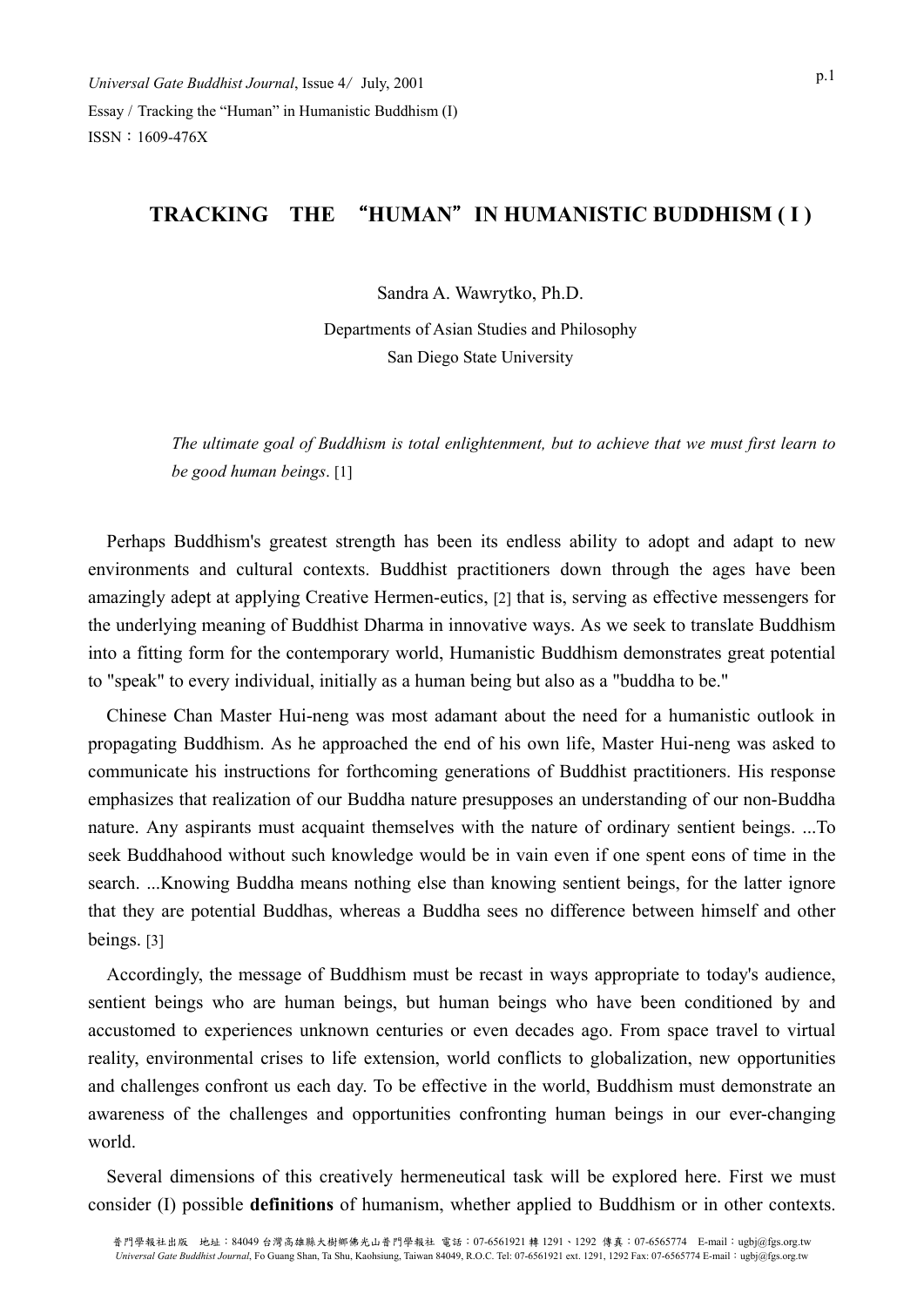Messengers must choose their words carefully if they are to communicate their message to the fullest extent possible. The term "humanism" has been and continues to be applied in a variety of contexts, not all of which are compatible with the goals of Humanistic Buddhism. At one extreme, human beings are assumed to be members of an inherently superior species, contradicting Buddhist egalitarianism. At the other extreme, biological and anthropological paradigms place human beings at the same level as other species, reducing them to the lowest common denominator of survival priorities. Such a view is equally inconsistent with Buddhist views. Consequently, the humanistic element intended by Buddhism requires careful redefinition.

Next we will delve the core meaning of the self, (II) **who** we as human beings think we are. This involves a curious coalescing of Buddhist doctrine and cognitive science. Intriguing parallels exist between the analysis of the construction of human consciousness set forth by Buddhism over many generations of empirical investigation and the corresponding analysis undertaken by contemporary science. Significantly, both sets of explorations conclude that the notion of a separate self has no metaphysical basis nor evidence of being an objective reality. However, the two viewpoints diverge with regard to the next step beyond the revelation of the illusory self. While Buddhism sees the *skandhas* as a fruitful point of departure for a deeper realization, the cognitive scientist tends to see deconstructed consciousness as the end of the discussion.

This leads to an exploration of (III) **how** we have come to our conceptions of our nature. We need to understand the process whereby consciousness is constructed, as well as Buddhism's subsequent deconstruction of the illusory self. Understanding the component parts of our imagined identity allows us to disengage the "self"-deluding mechanism. A form of self-forgetting is required to prepare the way for a comprehending our actual identity.

Such discussions culminate in (IV) revelations about **why** we have lost sight of our nature. At the core of this nature, including our human nature, we find Chan's mind of no-mind (*wu-xin*). The reports of various Buddhist masters are cited to demystify the fundamental core of our being, lingering beneath our sense of being a mere human being. Like the open expanse of the sky, it is empty *(kong)* yet all-encompassing, devoid of any and all discriminations and differentiations. Beneath the misleading layers of confusions, delusions, and illusions our true home can be found.

Finally, we must consider (V) **where** homecomers are to be found, as concrete manifestations and exemplars of Humanistic Buddhism in action. Examples are again drawn from various Buddhist practitioners' ways and means to **return** to our true nature, ways to prepare for a homecoming to one's true nature. Working within the confines of the human experience to communicate their own awakening process, these individuals can inspire others to aspire to the same experiences. Rather than shutting themselves off from the ranks of ordinary human beings, these extraordinary awakened beings went "back down the mountain" to live in the midst of deluded sleepwalkers. Compassionately they helped others to see into their own deeply hidden resources of Buddha-nature,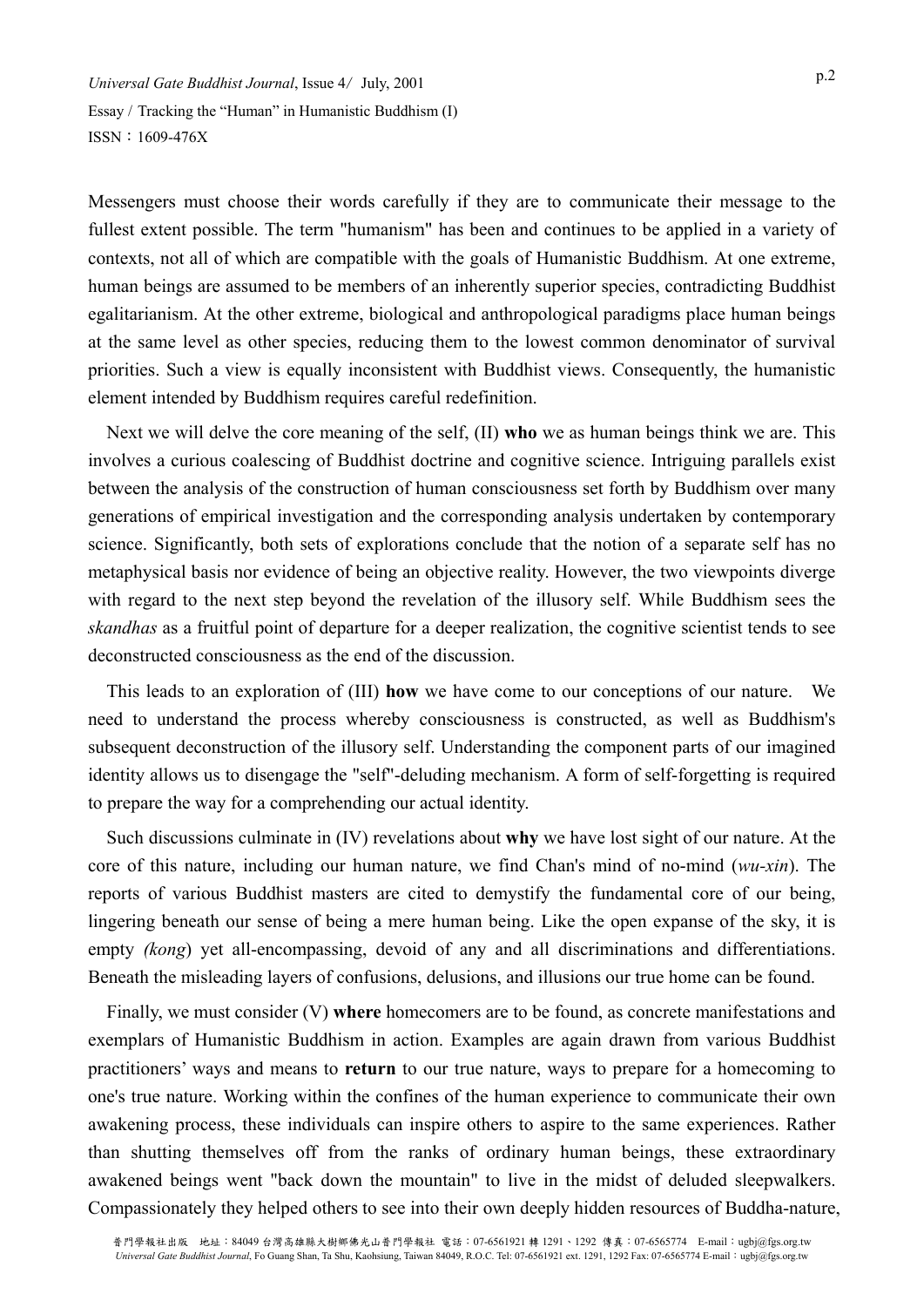original nature, using the most mundane, yet powerfully evocative events, images, and metaphors drawn from everyday life.

## **I. Definitions of Humanism: Buddhist and Non-Buddhist Views**

As we open ourselves to the potentials of a Humanistic Buddhism for today's world, it becomes apparent that a need exists for a timely clarification of the qualifying term "humanistic."Without such a clarification, we run the considerable risk of having the entire project undermined by preconceptions and prejudices concerning humanism that are antithetical to the goals of this innovative and upāyic rethinking on the part of contemporary Buddhists.

Let us begin with a few definitions of the reigning notions of humanism within English parlance:

## **Humanism**

*Devotion to human interests; system concerned with human (not divine) interests, or with the human race (not the individual); Religion of Humanity* [4]

*A moral or intellectual system that regards the interests of mankind [sic] as of supreme importance, in contradistinction to individualism or theism* [5]

*A system of thought that centers on human beings and their values, capacities, and worth* [6]

#### **Humanist**

*one versed in human history or the knowledge of human nature; one versed in the humanities* [7]

The above definitions either imply or blatantly espouse a human-centered, even human-obsessed, worldview. Generally humanism in this sense has been associated with a dramatic shift in civilizations away from a cosmos conceived as being dominated by gods and divine forces to a more rationalistic and "scientific" approach in which reality is subject to human understanding and hence control. Among the ancient Greeks, the sophist Protagoras (c. 490-421 b.c.e.) was a key propounder of such a view ("Man is the measure of all things"), while in China Confucius (551-479 b.c.e.) is often credited with a similar stance (see, for example, Lun Yu,11:11).

The ever-increasing power of human reason, demonstrated by the success of science and technology in controlling Nature, has led to a worldwide proliferation of a form of humanism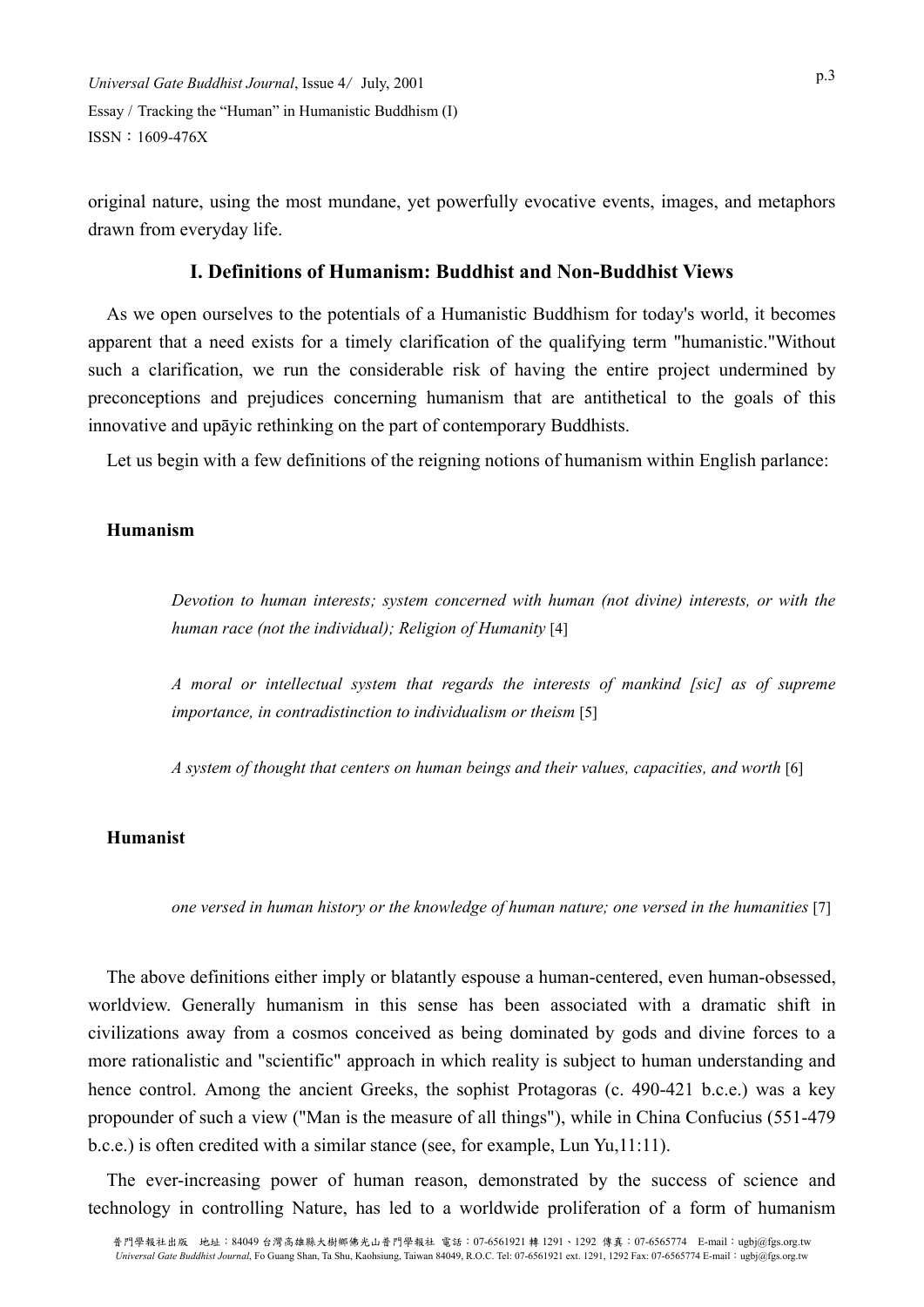grounded in a nearly absolute faith in our ability to create and recreate the world in our own image. Perhaps the epitome of "humanism" in its contemporary incarnation is to be found in self-congratulatory reactions to the recent "cracking" of the human genetic code, touted in bold front page headlines and hailed as "a pinnacle of human self-knowledge." [8] Speaking for many, U.S. President Bill Clinton's reaction to the break through insinuated that humans possess a privileged access to the realm of the divine: "Today we are learning the language in which God created life." [9]

However, the self-assured anthropocentrism apparent in such sentiments is diametrically opposed to the all-encompassing egalitarianism, even trans-species-ism, of Buddhist Dharma. The common definitions quoted above are products of the very egoism that is to be eradicated by Buddhist practice, an eradication essential for eliminating the *duhkha* recognized in the First Noble Truth as the common condition of all sentient beings, not only human beings. Accordingly, a Buddhist humanism would consider humans as the primary audience for Buddhist doctrines, without assuming their inherent superiority *vis-ā-vis* other species. [10] The priority is not to be in control of Nature as a whole, but to get in touch with our deepest inner nature so that we may harmonize with, rather than attempt to conquer, all that is natural.

In direct contrast to this highly vaunted sense of human superiority, another tendency exists to reduce human beings to nothing but their "animal" nature. Rather than assuming that humans have unique possession of free will, some argue for a strict pan-determinism that makes us mere pawns in Nature's global chess game. Hence, we are goaded on by instinctual impulses and "hard-wired" behaviors geared for survival. Accordingly biologist Randy Thornhill and anthropologist Craig T. Palmer recently theorized that rape is a genetically developed strategy, a form of sexual selection designed to insure the "survival of the fittest." [11] Similarly, incidents of mob violence and "wilding" have been explained away as "natural" remnants of a herd mentality: from out of control sports fans to groups of groping young males on the prowl. [12] A high-tech version of social Darwinism has even arisen, or so argues author Paulina Borsook, complete with view of a human nature that "reduces everything to the contractual, to economic rational decision making," while devaluing intersocial connections. [13] Such deterministically-oriented definitions of the human being are, of course, equally at odds with Buddhist notions as the anthropocentric paeans to human uniqueness mentioned previously.

Nonetheless, not all intellectuals espouse extreme views of human nature. Buddhism can find support for its egalitarian interpretations of the human place in the universe among some contemporary scientists. For example, responding to the recent genetic code-cracking, evolutionary biologist and geneticist Jon Seger of the University of Utah, Salt Lake City, observed: "Looking at the genome, and taking it as a kind of image of who we are, places us squarely with the rest of nature. ...You can see the same genes in flies, worms, monkeys, mice and people. ...There's nothing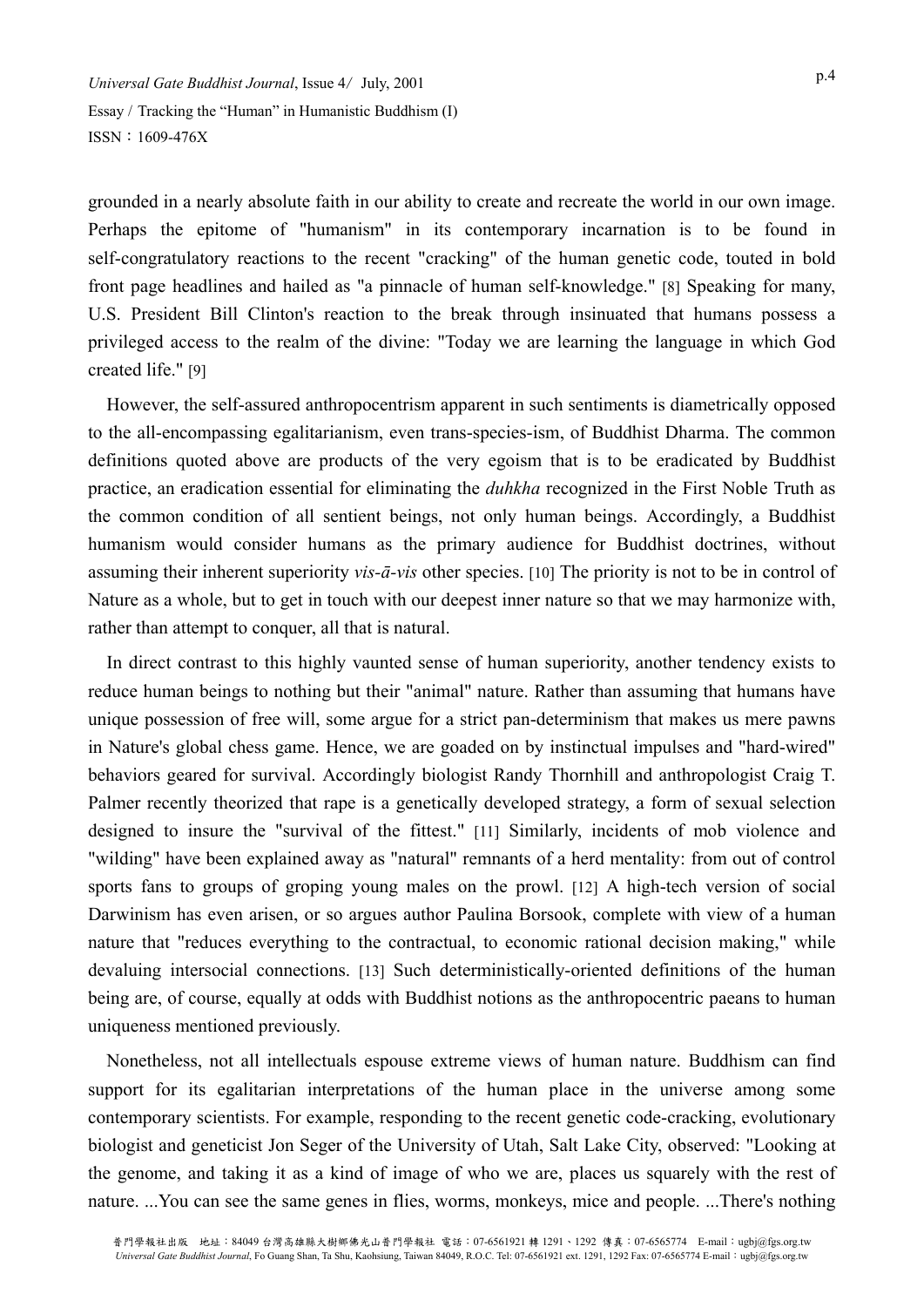peculiar or distinctive about us." [14] Scientists are beginning to acknowledge the essential interconnectedness of reality that Buddhists have known for millennia and espoused in the doctrine of pratītya-samutpāda, interdependent or co-dependent origination. Thus, C. Robert Cloninger of Washington University in St. Louis avers: "Nothing is simple, and everything depends on everything else." [15]

Through ego eradication the delusion of an isolated and privileged human self is exchanged for a deeper and broader reality of the basis of our being. In the process one comes to understand that being is shared among all species. Friedrich Nietzsche's "Human, All Too Human" (*Menschliches, Allzumens-chliches*) thereby evolves into what is "Human, and Beyond/Beneath Human." In espousing a Humanistic Buddhism, then, we must begin with a radical revisioning of humanism, and be willing to reconsider what it means to be human. We require a humanism that allows us not only to be all that we can be as human beings, but further to recognize that the being we already are is so much more than merely human. More specifically, we need to realize our inner resources, our original or root (*ben*) nature, our inherent Buddha Nature.

## **II. Who We Are: Tracking the True Self**

#### In Buddhism, we should start from our Essence of Mind. [16]

Venerable Master Hsing Yun has succinctly, and astutely, declared: "Human nature is the basis of all Buddhism." [17] It was a human being, Siddhartha Gotama, who, having become awakened, the Awakened One (the Buddha), set forth the Dharma and its corresponding practices. These were then imparted to his fellow human beings, from one generation to the next, over thousands of years of human history and across innumerable human cultures. But precisely what is the nature of being human all about, within the context of Buddhist doctrine and practice? How does our human nature help or hinder the awakening process? What are its potentials and its impediments? In other words, what are the essential components of this nature from which we begin our quest to return to a deeper, largely hidden nature?

Our task here is one of intellectual tracking, to sniff out the trail left by/leading to our innate nature, the true self, within Buddhist philosophical literature. A famous set of drawings from twelfth century China demonstrates the importance of this question within Buddhism. See Heinrich Dumoulin, Zen Buddhism: A History, Volume 1 India and China (New York: Macmillan Publishing Company, 1988), pp. 279-281; and Calkin, "Ten Bulls: The Zen Oxherding Pictures," Nyogen Senzaki and Paul Reps trans., *in Entering the Stream: An Introduction to the Buddha and His*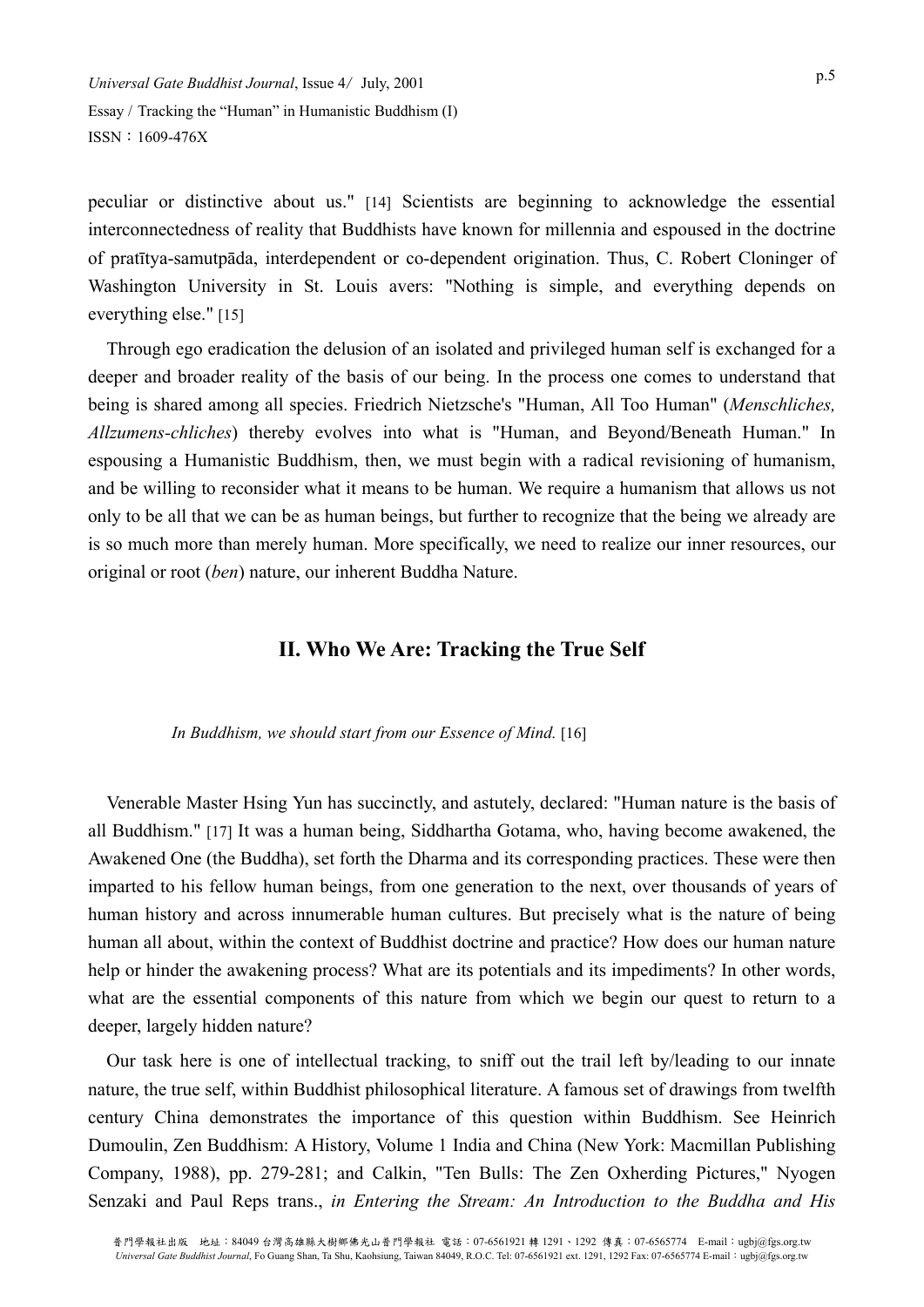*Teachings*, Samuel Bercholz and Sherab Chodzin Kohn eds. (Boston: Shambhala, 1993), pp. 211-222. [18] In a series of ten pictures the true self is represented by an errant ox that is tracked, captured, and ultimately "tamed." This parallels our attempts to locate the basis of our being by seeking the self. Many lack even the awareness that such an ox exists, or that it has "wandered off." They blithely assume that they are already in full contact with and possession of their true identity, oblivious of being steeped in dangerous delusions.

Once we recognize our loss of the true self, we need a strategy to recapture it. Special knowledge is required to read its faint tracks, so we can trace where it has gone. A more profound wisdom is required to undertake the tracking process successfully, and then proceed to catch, pacify, and ride on the ox/self (drawings three through six). Having accomplished these tasks, one must first transcend the ox, leave behind our attachment to the concept of a self as a thing, concepts, or mere intellectual construct to be "captured." Then one must go on to transcend, or let go of one's fixation with, oneself, or again, the artificial construct of a reified self that exists somewhere "out there." The final two drawings call first for the ultimate emptying out of emptiness to delve into the very source of things, concepts, and constructs, and thence a return to the human world, to live in the world without being of the world.

An interesting parallel exists here to Master Hui-neng's discussion of Buddha-Knowledge (*fo zhi*) or enlightenment in the *Platform Sūtra* (chapter seven). The Master attempts to explain to an arrogant monk, Fa Da, why mindless recitation of a sūtra, in his case the *Lotus Sūtra*, falls short of actual practice. Four stages in the process toward awakening are noted. It is first necessary to open (*kai*) one's eyes, oneself, to the sight of Buddha-Knowledge, implying that most humans are not only "sleepwalkers" but sleepwalkers whose eyes are firmly shut. Under such conditions, it is impossible to have any visual contact with what is literally before our very eyes. But to be an active participant in the process, we need to actually see (*shi*, literally show or demonstrate) what is there to be seen. Only then are we in a position to awaken (*wu*) to Buddha-Knowledge, or recognize its existence. Finally, one is able to enter into (*ru*) Buddha-Knowledge. At this point enlightenment, like the "lost" ox, is no longer an external "thing" to be sought after but constitutes what one is, one's innermost nature.

Even before the tracking begins, we must insert a correction to prevailing "revelations" about self in the "humanistic" circles of western psychology and science, where ignorance allows the illusion of originality. For example, declarations concerning "Post-modernist notions of personality" naively assume that the notion of self as a construct is an unprecedented product of contemporary life: [19]

> *We are becoming fluid and many-sided. Without quite realizing it, we have been evolving a sense of self appropriate to the restlessness and flux of our time. This mode of being differs radically*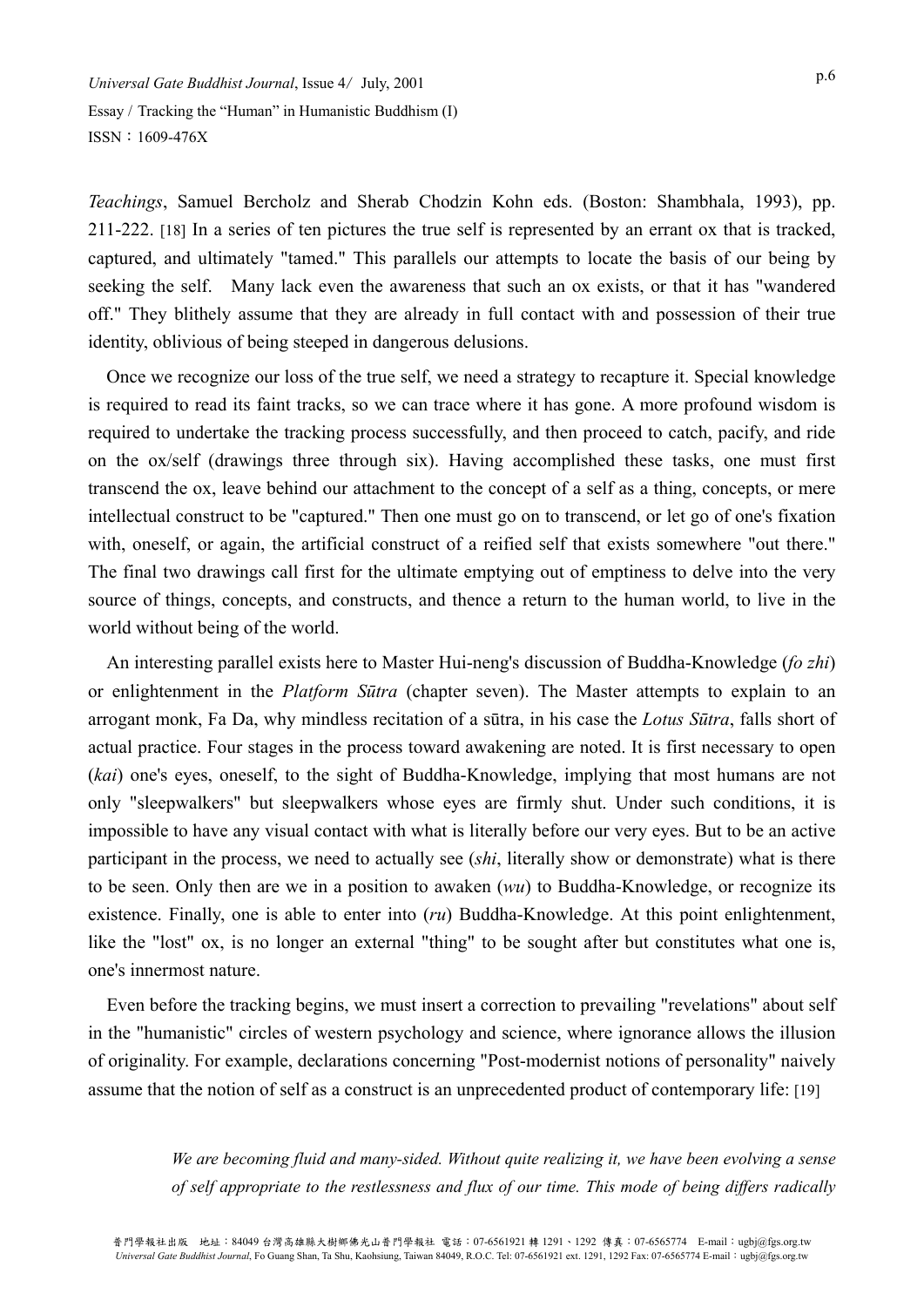*from that of the past and enables us to engage in continuous exploration and personal experiment.* [20]

From a Buddhist standpoint, such an analysis is fatally flawed by seething ethnocentrism. While western awareness of self may indeed be in a process of becoming, moving in the direction of fluidity and multi-dimensionality, it is presumptuous to conclude that this is a universal human phenomenon. Just such a self was recognized and expounded upon by  $\tilde{S}$  akyamuni Buddha 2,500 years ago and included among the three distinguishing characteristics of existence: impermanence (*anicca*), malaise (*duhkha*), and non-self (*anātman*). Hence, the much vaunted post-modern personality is not new, but rather represents a coming to terms with what has always been the case. Western thought is simply catching up with Buddhist sociological and psychological insights. Moreover, the "restlessness and flux of our time" is actually a long-standing accompaniment of the human condition, not at all unique to contemporary experience.

Similarly, western scientists display complacent ignorance concerning non-western resources available in their search for self-consciousness. A glaring example is found in the work of Nobel Laureate Francis Crick, entitled *The Astonishing Hypothesis: The Scientific Search for the Soul.* As it turns out the hypothesis referred to (actually concerning consciousness rather than the soul *per se*) is not the least bit astonishing to millions of Buddhists around the world:

> *The Astonishing Hypothesis is the*" *You,*" *your joys and your sorrows, your memories and your ambitions, your sense of personal identity and free will, are in fact no more than the behavior of a vast assembly of nerve cells and their associated molecules.* [21]

Despite superficial differences in terminology, Crick's thesis is identical to that of the Buddhist doctrine of the *skandhas* (discussed below) and thus clearly not "so alien to the ideas of most people alive today that it can truly be called astonishing." His call for the initiation of "the *experimental* study of consciousness in a serious and deliberate way," [22] sounds exceedingly odd given the generations of Buddhist practitioners from many cultures who have taken their own consciousnesses as their laboratories over several millennia and recorded their findings in hundreds of volumes of text. One response to Crick's claims is that ethnocentrism should have no place in scientific inquiry, and even Nobel Laureates require continuing education. [23]

An objective examination of the available scientific evidence reveals that ancient Buddhist accounts of the self are corroborated by recent research within a variety of fields, from cognitive psychology and evolutionary biology to neuroscience and neurology. Careful consideration of these accounts is warranted to avoid or temper the hasty interpretations of data being advanced. Over the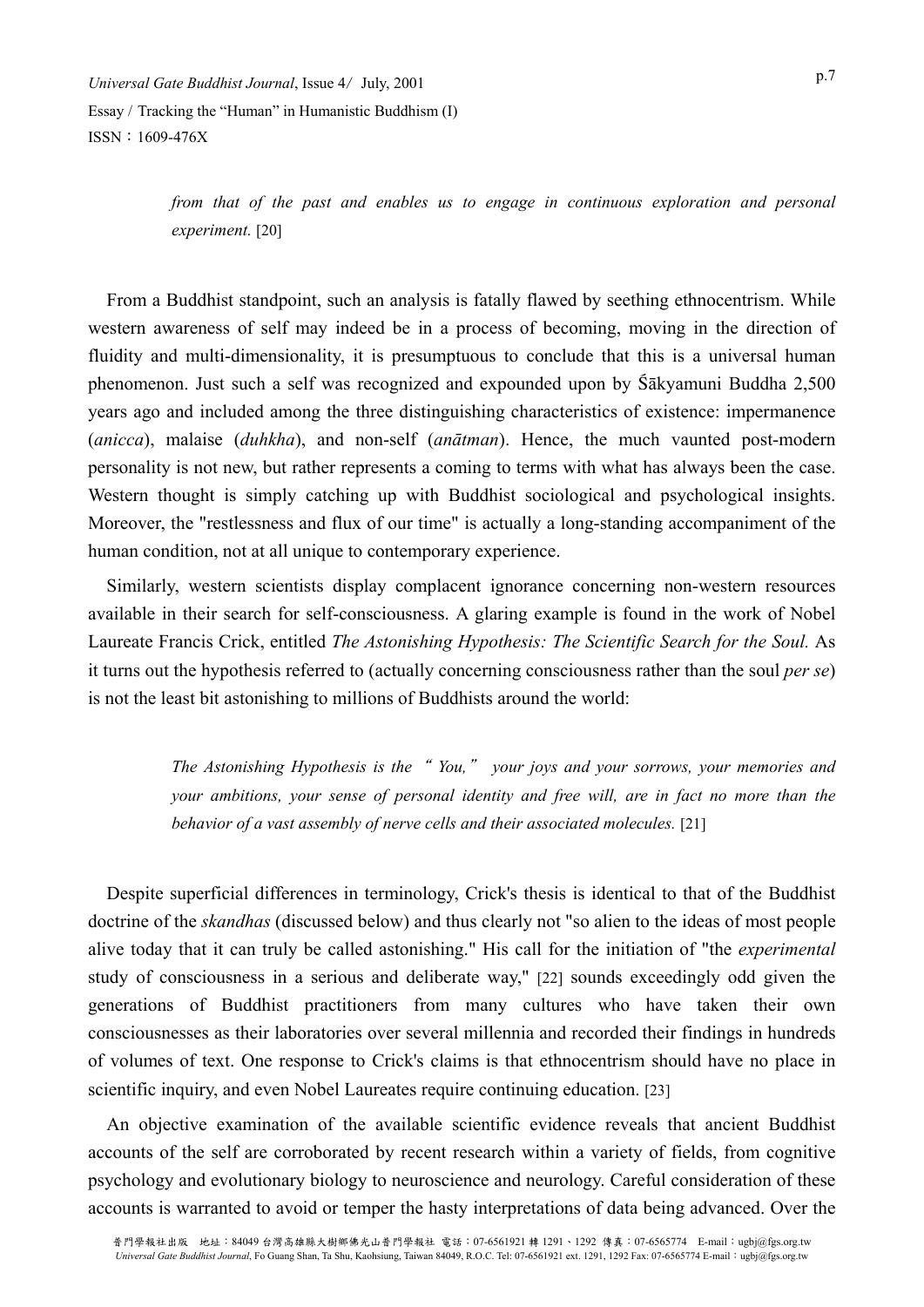centuries of single-minded searching, Buddhist literature has evolved highly sophisticated analysis that clearly would be useful for any open-minded investigation of the self. In what follows I shall only be able to point to the faintest tracks left by our elusive ox, hoping thereby to inspire a more thorough hunt.

#### **III. How We Are: The Deconstructed (Ego) Self of Buddhism**

*To study the buddha way is to study the self. To study the self is to forget the self. To forget the self is to be enlightened by the ten thousand dharmas. To be enlightened by the ten thousand dharmas is to free one's body and mind and those of others. No trace of enlightenment remains, and this traceless enlightenment is continued forever.* [24]

The Buddhist version of self has become a focal point of the teachings, texts, and practice, especially in Chan schools. The complexity of these doctrines is staggering. For example, eight forms of cognition (*vij*b*āna*) have been distinguished, ranging from the mundane five senses to the transcendental "storehouse" consciousness (*ālaya-vij*b*āna*). By comparison, the tri-level Freudian construction of a self compounded of the Id ("it"), Ego ("I"), and Super-ego ("over-I"), as well as the assumed dualism of conscious and unconscious, seem woefully simplistic. The discussion offered here is, of necessity, overly-simplified. [25]

What precisely is the self that, as Zen Master Dogen puts it, the Buddhist seeks to forget, to free? To distinguish this self from the primal original nature, we can refer to it as the erroneously-evolved ego-self. In the seminal doctrine of the Five *Skandhas* a detailed description of the process whereby the deluded construction of ego-consciousness occurs is offered. Considerable parallels exist between the Buddhist analysis and that of contemporary cognitive science. By comparing these accounts, we will have a clearer view of the origins of our estrangement from the real self or our Buddha nature.

#### **The Five Skandhas of Buddhism**[26] **Compared with the Cognitive Science Model** [27]

#### *1) Rūpa (Form)*

The construction process begins with the five senses (sight, sound, touch, smell, taste) plus the "sixth" sense of mind (*manas*). Data is received by the sense organs from a world awash with sensory projections, which will then be processed as experiences of objects assumed to exist outside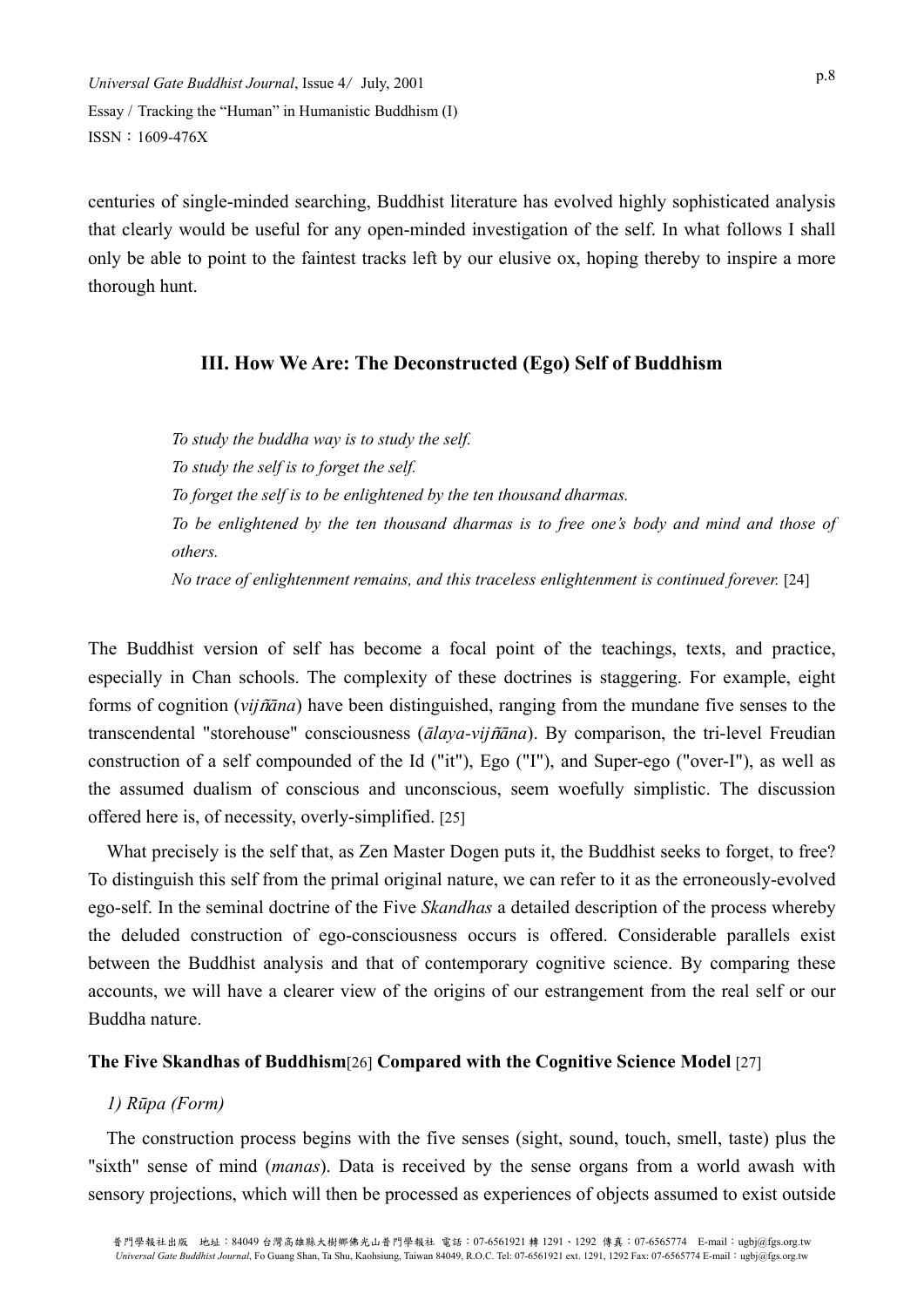of us. Thus the "ignorance-form" leads us to assume the existence of an "external" world of sensible forms.

Correspondingly, for the cognitive scientist, the basic physical equipment of the body, inclusive of the brain, is the prerequisite for sense data to occur. The neurological underpinnings of this process are now being explored in experiments with human beings as well as other sentient beings. The brain, as the collection point for the various incoming data of the five sense, can be considered a kind of "executive" sense organ, one which receives and also executes commands or directives on the basis of what is received.

#### *2) Vedanā (Sensation)*

Once the data from the various sense organs have been sent to the brain, they become processed as sensations. Our sensations or feelings serve as a "defense mechanism" that protects and insulates our initial ignorance from the glare of reality. These feelings take three general forms: pleasure or attraction, pain or repulsion, and indifference. The rudimentary visual, auditory, tactile, olfactory, and gustatory sensations arise in this way, creating a primal response to the data being presented to us from assumed sense objects.

Cognitive science accounts for sensations in terms of the firing of neurons in response to the stimuli presented by sensory data. Researchers believe that they have located sections of the brain that have evolved over the millennium to specialize in certain kinds of data, such as visual or olfactory, sent by the sense organs. Thus, each sense has its own "relay station" in the cortex of the brain, where the data are collected for further processing. Their evidence derives from the fact that artificial stimulation of these brain areas can result in various "sensations," as if actual data had been relayed to the brain. In other words, we can create the illusion of incoming sense data, which attracts us, repulses us, or leaves us indifferent.

#### *3) Sa*bb*ā (Perception)*

The "perception-impulse" is responsible for the recognition of sense data, a more complex processing of the original sense data in relation to the organism itself. Consequently, we react or respond to the perceptions through impulses of hatred, desire, and stupidity, Buddhism's Three Poisons. We do not simply see, hear, feel, smell, and taste, but see the source of our perception as something, feel it as something, etc., which elicits a response of hatred (intense dislike) or desire (intense liking) or ignorance (indifference).

From the viewpoint of the cognitive scientist, as the sensory data are being processed in specialized portions of the brain, they are then "coordinated and synchronized by the thalamus into a similar rhythm of electrical activity." This has the effect of reinforcing the stimuli, strengthening their impact on the organism. As Crick observes concerning the visual sense, a "constructive process" is at work during perception: "What you see is not what is really there; it is what your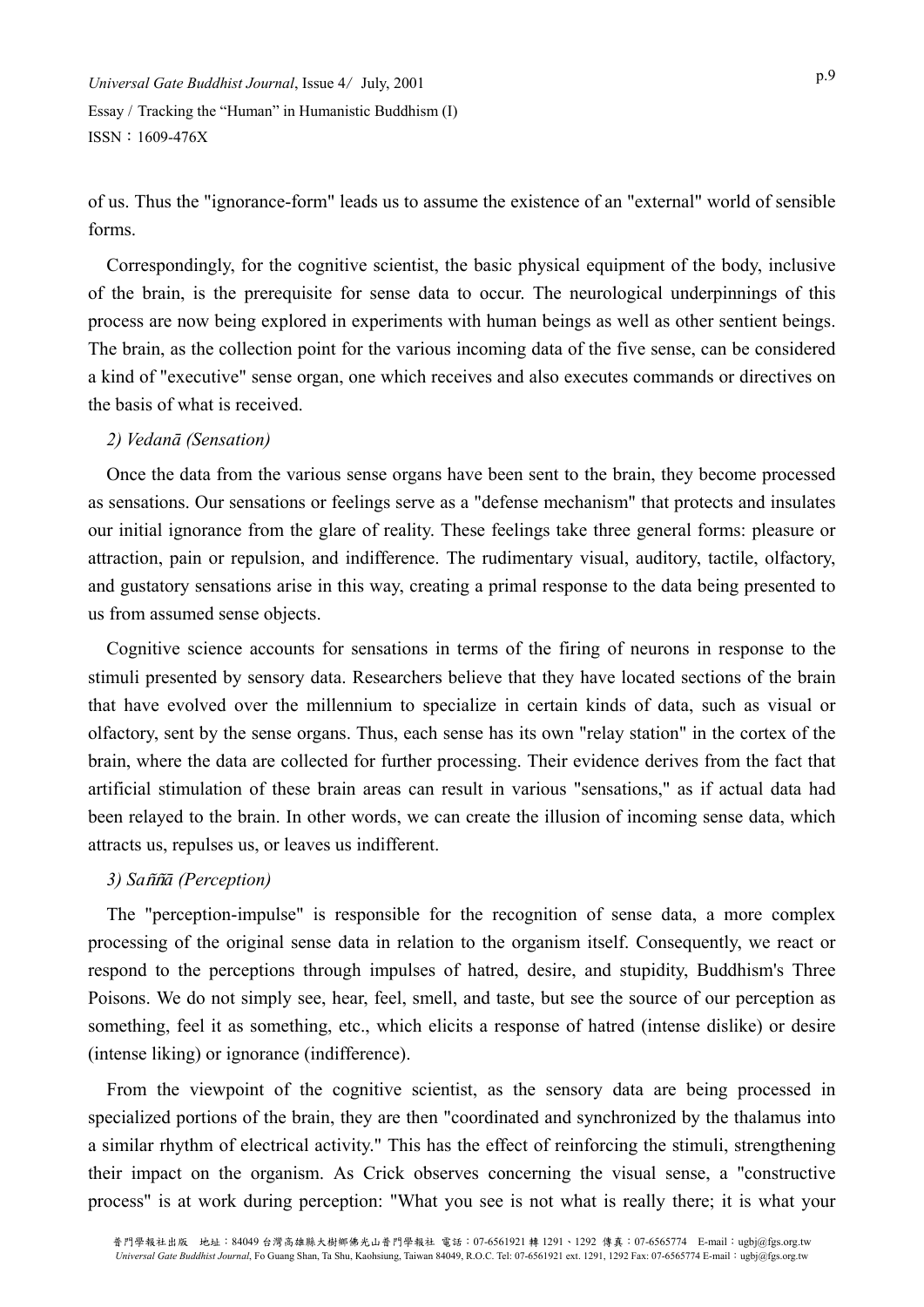brain believes is there. ... a symbolic interpretation of the world." [28]

## *4)* Sankhāra (Mental Formations)

Intellectual constructs, concepts, and categories then begin to arise based on our perceptions. The incoming sense data are edited. What is useful or familiar to the organism is selected out for attention; while the "irrelevant" data are ignored, receding into the background where they are virtually unperceived or beneath perception. The discriminating mind interprets the "facts" in terms of its own past experiences and future needs. Acts of volition or desire are thereby stimulated; we want this, seek to avoid that, and dismiss the rest.

In scientific terms, "synchronized cells ... fire a coherent wave of messages back down to the thalamus." [29] In response to the now heavily interpreted data, attraction or avoidance is experienced by the organism. The brain instructs it to follow through on past patterns of behavior to insure its survival, following a kind of inductive logic.

#### *5) Vi*bb*ā*n*ā (Consciousness)*

As the end result of previous layering of thought and emotion, consciousness emerges through the assumption that there is an ego self functioning as the source of sensations, perceptions, and conceptions. This evolves into a sense of consciousness of self as a self. It is an "amalgamation"-- "the intuitive intelligence of the second skandha, the energy of the third, and the intellectualization of the fourth combine to produce thoughts and emotions," encompassing "the six realms as well as the uncontrollable and illogical patterns of discursive thought," such as dreams, hallucinations, and even time itself. [30] All of these are assumed to be the possession or, the expression of, a central self, the one who senses the sensations, perceives the perceptions, conceives the conceptions, dream the dreams.

The cognitive scientist refers to this as the "binding process": "All the responses received by the thalamus within one cycle of its scan are perceived in a single image, a single moment of consciousness. The images appear so fast that they appear continuous ... consciousness ... is the dialogue between the thalamus and the cerebral cortex, as modulated by the senses." [31] Like the flickering images of an old style film, the single celluloid images are coalesced into a continuous, seemingly unified whole. We see what we expect to see: an experiencer who stands behind the experiences, the one who possesses those experiences.

Once we understand the fivefold process of successive accretions that is responsible for the construction of consciousness, the illusion of ego-self can be deconstructed. The illusory layers are peeled off one by one. In exposing the causal function of ignorance in this process, its corresponding cure likewise becomes manifest. Ultimately the emptiness of the commonly held concept of self is revealed: original nature or Buddha nature. When false notions of self have been forgotten, the actual reality becomes accessible.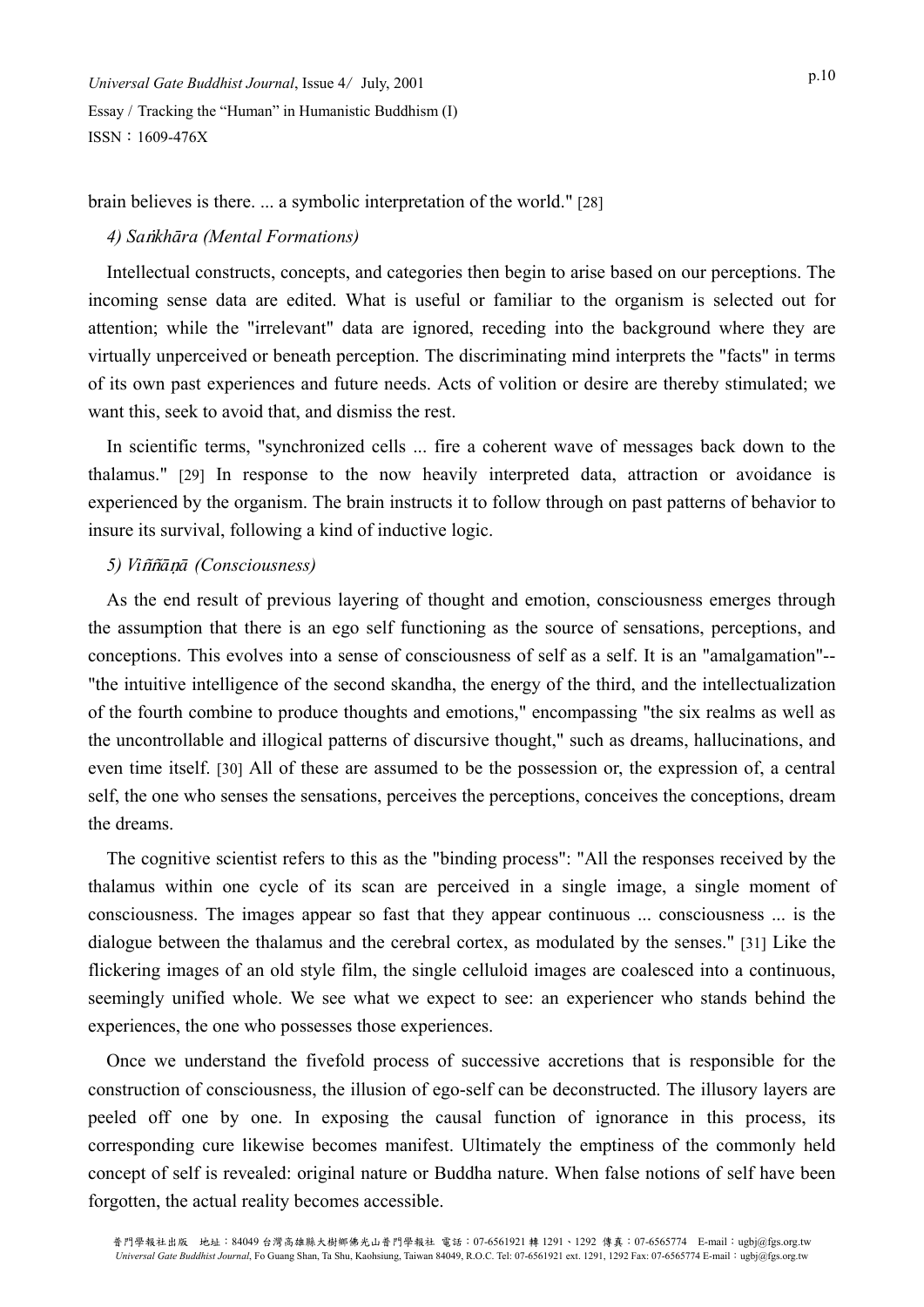However, one cannot find what one does not consider lost, and so a careful analysis of the causal chain leading to the creation of ego-self has been made in Buddhist literature. This is possible due to the experiences of innumerable practitioners, beginning with Śākyamuni Buddha, who delved their own assumed sense of identity and found it wanting. The human being is much more than we have been led to assume and been conditioned to believe-and also much less. Apart from the Five *Skandhas*, no "I" can be uncovered: "Mere suffering exists, but no sufferer is found; The deeds are, but no doer is found." [32] The Buddha's stream of consciousness doctrine of the self, devoid of any underlying ground of permanence, resonates with contemporary theories of consciousness based on the research of cognitive science:

> *All physical theories, ...describe only functions-such as memory, attention, intention, introspection-correlating to specific physical processes in the brain. But none of these theories can explain why the performance of these functions is accompanied by subjective experience.* [33]

Once we change how we think about ourselves qua human and beyond/beneath, a corresponding change will take place in how we talk about ourselves as well as how we behave:

> *Now, what does it mean to deliver oneself by one's own Essence of Mind? It means deliverance of the ignorant, the delusive, and the vexatious beings within our mind. ...* [34]

The empirical proof for these assertions about our illusory self lies in the experience of true self, known as no-mind (*wu-xin*) in Chan, to which we now turn our attention.

## **IV. Why Are: Chan's Mind of No-mind (Wu-xin)**

*There is something bright and clear, without falsity, without biases, tranquil and unmoving, possessed of vast consciousness, fundamentally without birth or death and discrimination, without names and forms and words. It engulfs space and covers all of heaven and earth, all of form and sound, and is equipped to function. ... when we use the word Mind, it is not the ordinary person's mind that falsely engenders discrimination: rather, it is the silent and motionless Mind in each person. ... As soon as it is brought up, you awaken to it: then, like a person drinking water, you know yourself whether it is cool or warm. It cannot be described or explained to anyone else. It's just luminous awareness covering heaven and earth.* [35]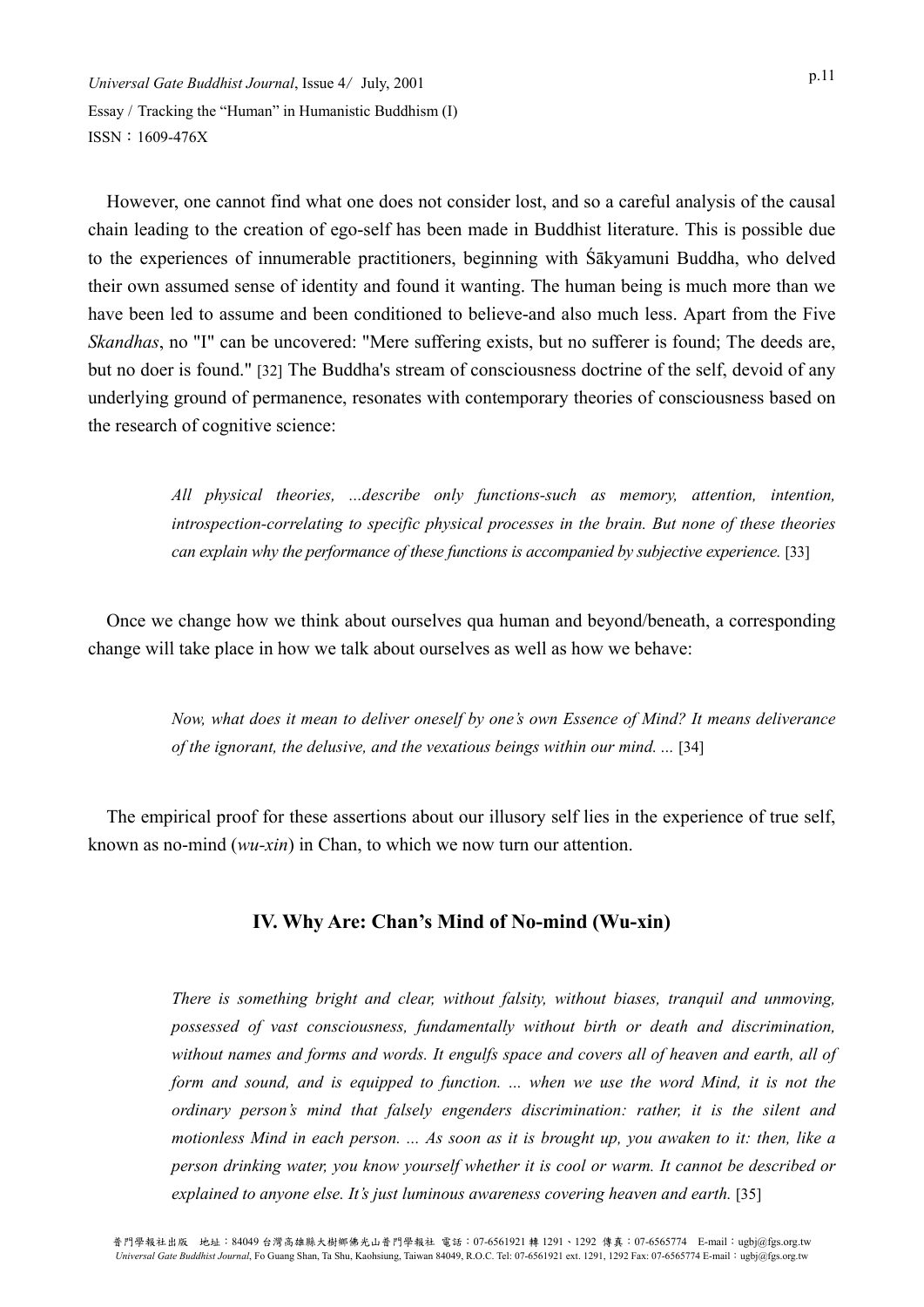Just as Daoist *wei-wu-wei* (action without [artificial] action) deconstructs the artificial activity of *wei, wu-xin*, the mind of no-mind or more accurately the mind of non-mind, is a deconstruction of the artificiality of *xin*. In a sense, Chan can be seen as an internalization of the Daoist configuration of the *wei/bu-wei* duality as the superficial appearance that blocks the deeper reality of *wu-wei.* The terminology now changes to the false dualism of mind (*xin*) versus not mind (*bu-xin*), obscuring the underlying ground of no-mind (*wu-xin*). Reflecting its naturalness, this is also the "everyday mindedness" (*pin chang xin*) so rarely found among the ranks of deluded humanity. Daoism's homecoming motif is echoed by Chan literature as well:

> *Everyone thinks that Buddha is different from everyday human beings. ... Our own Buddha nature is Buddha. Of course, sentient beings are like orphans who never knew their own home. ... Once in a long while, man realizes Buddha nature within himself.* [36]

The *wu-xin* doctrine rejects the very definitions of self that have been most popular in western philosophy and psychology. Hence, it is the most radical notion of self conceivable, penetrating to the very root of our cherished hopes and aspirations, daring to confront the inconceivable reality of non-self. The Buddhist negations of what is perceived as common sense elements of reality are not simple denials (*bu*) however. Instead, we are brought to the recognition that the essential reality exists without the illusions of (*wu*) soul, *cogito*, ego, material embodiment, or even social roles.

| 170-1111110                                 |                                      |
|---------------------------------------------|--------------------------------------|
| <b>Buddhist Negations</b>                   | <b>False Concepts</b>                |
| without $(wu)$ atman                        | soul or spirit                       |
| witahout thinking                           | Cartesian cogito                     |
| without consciousness or self-consciousness | ego; consciousness of self as a self |
| without physical body                       | material embodiment                  |
| without personality, personae               | social masks worn and roles played   |

**No-mind** 

When each of these misconceptions is exorcized, the end result is the same as in the deconstruction of consciousness-emptiness. A contemporary Korean Master describes it as follows: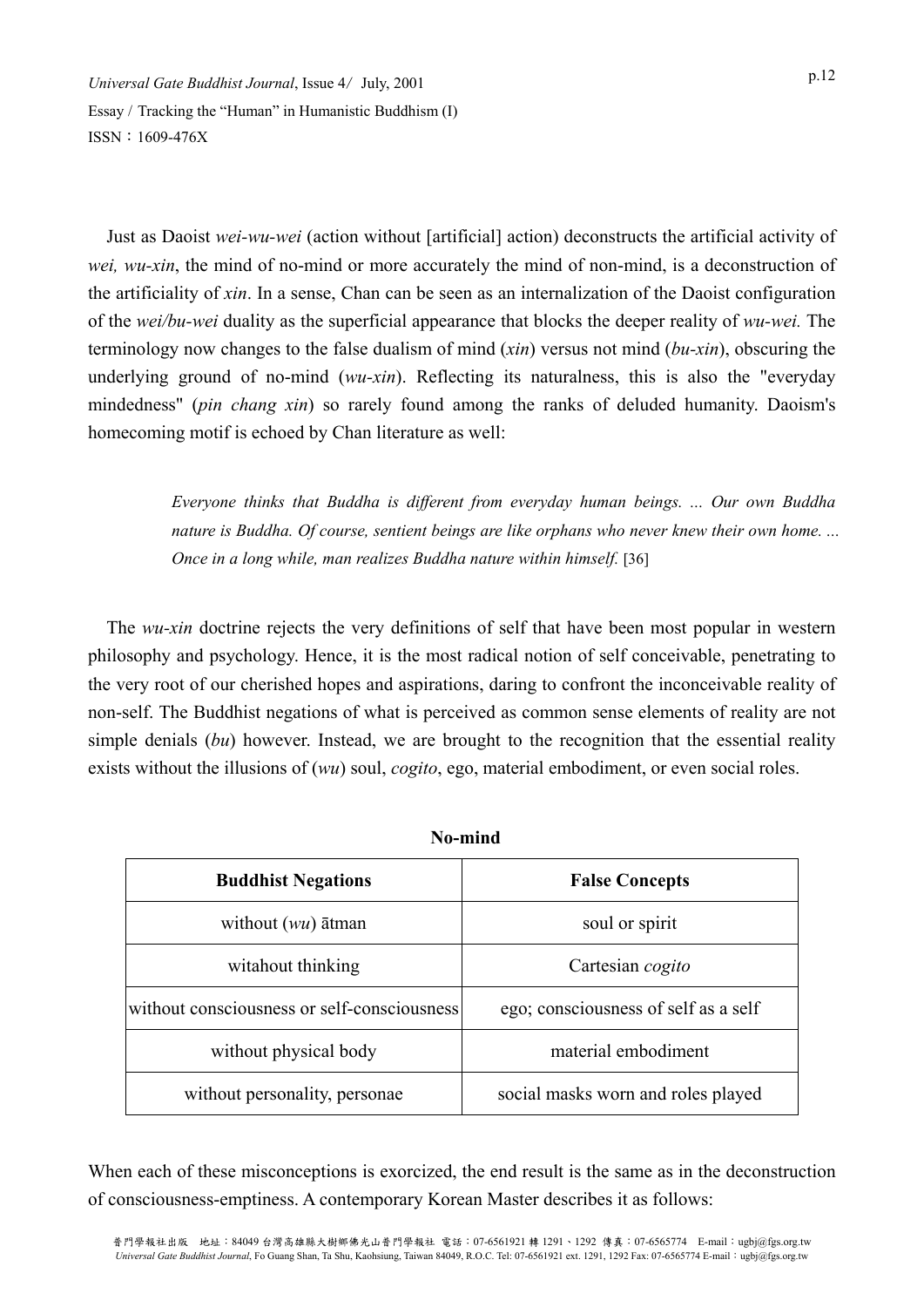> *Before thinking, your mind was like a sheet of white paper. Then you wrote down 'one,' and 'God', and 'nothing,' and so on and so forth. When you cut off all thinking, you erase all these names and forms and return to your original emptiness. What am I? I don't know. When you keep the great question, you keep the mind that doesn't know. Don't-know mind is empty mind. There are no words, no speech. So there is no one, no God, no nothing, no mind, no emptiness. This don't-know mind is very important. I is don't know, don't know is I. Only this. This is your true self. So always keep don't-know mind.* [37]

And so the self/ox has been tracked to its root source, and brought back to the very world from which we set out on our excursion! Many delusions and "taints" are thereby removed: ego, soul, social roles, "sins," "evil deeds," "envy," and "jealousy." With these errors left behind, we move forward to the "formless Ch'an Hui" or "repentance." We repent or let go of the errors of the past, the products of our ignorance and delusion. Thus, we are self-delivered from our self-inflicted "sins." [38]

Definite benefits accrue for society as a whole when human nature is thus clarified and its obscuring dusts swept away. The deconstructed self ceases to pose any danger to either itself or others. Quite the contrary! As we repent of past misdeeds, and empty them out, we are filled with "Supreme Buddhahood. "We "take refuge in the Buddha within ourselves" as incarnate physical beings. [39] That is, we remain human beings among human beings, yet bolstered by a strength that goes beyond/beneath the merely human: Humanistic Buddhism. Japanese Zen Master Hakuin Ekaku (1686-1769) offers the logical final step in the tracking process, what follows after awakening from the delusory dream of ego self:

*Forget yourself and become the universe!* [40]

## **V. The Return to Awakening: Where Are the Homecomers to be Found?**

Who has been capable of following the advice of Master Hakuin? Where can we find homecomers, able to point the way home for us? We must make a final move from theoretical constructs to lived practice, to see how human beings have in fact gone beyond and beneath their own humanism. Hence, our discussion will conclude with few concrete examples of Buddhist practitioners conveying their trans-human experience in very human terms.

In addition to being Masters of Buddhist practice, each of our chosen homecomers is a Master of Buddhist *upāya*, the expedient or skillful means that allow for effective communication of one's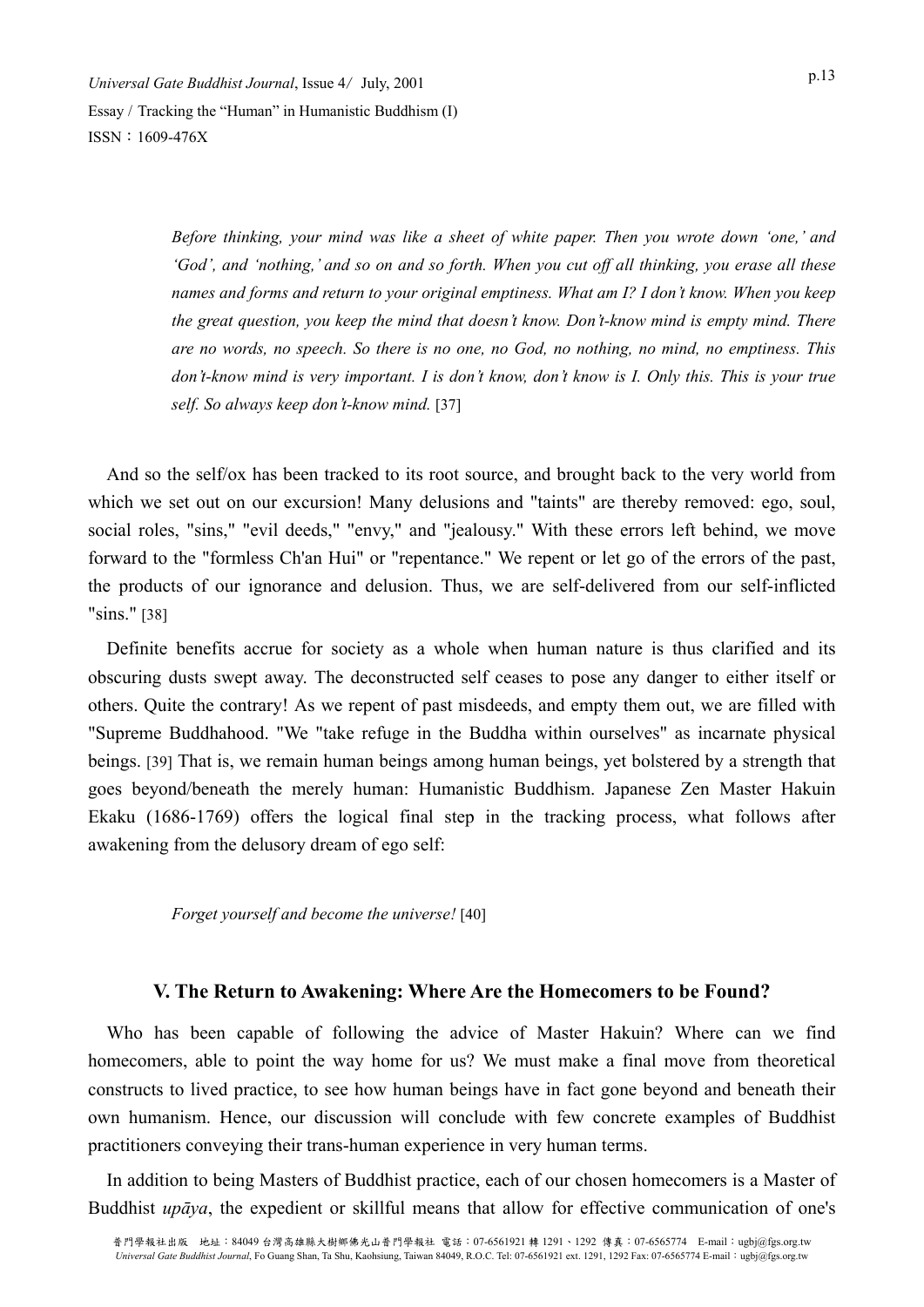experience, a form of communication that allows others to benefit from and apply that experience in their own human, all to human lives. Like true bodhisattvas, they inspire others to aspire to the same experience, the same mastery, the same homecoming.

Three instances of *upāyic* encounters from three Masters will be presented and analyzed here, illustrating different kinds of "skillful means" that share the common goal of pointing to the true self or original nature.

*Milarepa* (1052-1135) is considered to be one of the most celebrated of the Tibetan Buddhist masters. He can literally be said to have taken the Dharma into the streets or, more appropriately, the back roads of his mountain haunts by means of his itinerant lifestyle. Some 100,000 sung verses were spontaneously composed by Milarepa to express his teachings to a diverse range of students.

*Patrul Rinpoche* (1808-1887) is a more recent Tibetan master, who uses his own life as material for his Dharma lessons late in life. A member of the Nyingma lineage, his style and language can be quite shocking to those unfamiliar with a straightforward approach to spirituality.

*Hsing Yun* (1927-), a contemporary Chinese Master and avid proponent of Humanistic Buddhism, has adapted his Dharma talks to a variety of audiences around the world. His works range from scholarly commentaries on Buddhist *s*u*tras* to modern retellings of famous stories, and personal anecdotes with latent lessons.

#### **NOTES**

- [1] Venerable Master Hsing Yun, *Readings in Humanistic Buddhism: Part I* (San Diego: BLIA, 1996), p. 1.
- [2] This five stage model of Creative Hermeneutics was developed by the late Dr. Charles Wei-hsun Fu (1933-1996), to promote the revitalization of various philosophical traditions in Asia, including Buddhism. See for example: " A Creative-Hermeneutical Investigation into the Formation and Development of the *Pratītya-samutpāda Thought,*" *Chung-Hwa Buddhist Journal,* 4, Taipei, 1991, 169-199 and"Creative Hermeneutics: Taoist Metaphysics and Heidegger,"*Journal of Chinese Philosophy*, 3, 1976, 115-143.
- [3] *The Platform Sutra*, chapter ten, A. F. Price and Wong Mou-Lam trans., in *The Diamond Sutra and the Sutra of Hui Neng* (Berkeley: Shambala Publications, Ltd., 1969), p. 109. Elsewhere Hui-neng observes: "If there were no human beings there would be no Dharmas; hence we know that all Dharmas are made for men"; chapter two, p. 30.
- [4] *The Concise Oxford Dictionary of Current English* (Oxford: Clarendon Press, 1951), p. 580.
- [5] *The Cassell Paperback English Dictionary,* Betty Kirkpatrick ed*.* (London: Cassell Publishers Limited, 1990), p. 662.
- [6] *The American Heritage Dictionary*, 3rd edition (New York: Dell, 1994), p. 408.
- [7] *The Cassell Paperback English Dictionary,* p. 662.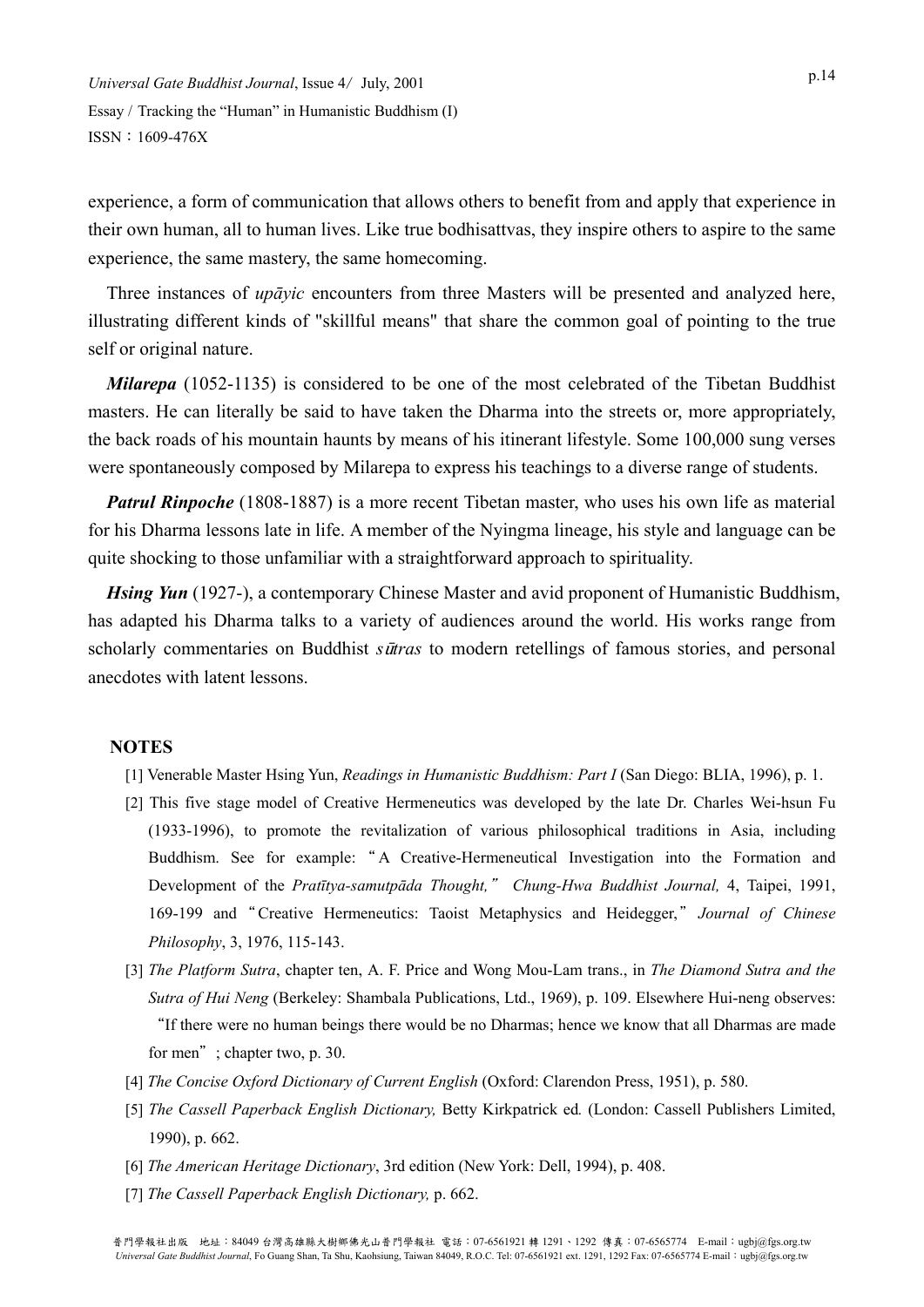- [8] Nicholas Wade,"Genetic Code of Human Life is Cracked by Scientists,"*The New York Times,* June 27, 2000, A1.
- [9] President Clinton, as quoted by Wade, A1.
- [10] As Venerable Master Hsing Yun has observed,"Sakyamuni Buddha was born among people, he lived among people, he became enlightened among people, and he preached among people," p. i.
- [11] Craig T. Palmer and Randy Thornhill, *A Natural History of Rape* (MIT Press, 2000).
- [12] For more details, see Natalie Angier,"In the Crowd's Frenzy, Echoes of the Wild Kingdom,"*New York Times*, July 9, 2000, Week in Review, 4.
- [13] Paulina Borsook, *Cyberselfish: A Critical Romp Through the Terribly Libertarian Culture of High Tech*  (Public Affairq, 2000), as reviewed by Michiko Kakutani,"Silicon Valley Views the Economy as a Rain Forest,"*New York Times*, July 25, 2000.
- [14] Quoted by Natalie Angier, "A Pearl and a Hodgepodge: Human DNA,"*New York Times*, June 27, 200, A21.
- [15] Quoted by Angier, A21.
- [16] *The Platform Sutra*, chapter six, p. 49.
- [17] Venerable Master Hsing Yun, p. 1.
- [18] The original Daoist series consisted of eight scenes:
	- 1. The Search for the Bull
	- 2. Discovering the Footprints
	- 3. Perceiving the Bull
	- 4. Catching the Bull
	- 5. Taming the Bull
	- 6. Riding the Bull Home
	- 7. The Bull Transcended
	- 8. Both Bull and Self Transcended

Master Kuo-an Shih-Yüan (fl. 1150; known in Japan as Calkin Shi on) added two additional scenes to go beyond the final vision of Daoist No-thingness and return the seeker to the mundane world:

- 9. Reaching the Source
- 10. In the World

See Heinrich Dumoulin, Zen Buddhism: A History, Volume 1 India and China (New York: Macmillan Publishing Company, 1988), pp. 279-281; and Calkin, "Ten Bulls: The Zen Oxherding Pictures," Nyogen Senzaki and Paul Reps trans., in *Entering the Stream: An Introduction to the Buddha and His Teachings*, Samuel Bercholz and Sherab Chodzin Kohn eds. (Boston: Shambhala, 1993), pp. 211-222.

- [19] Michiko Kakutani,"An Era When Fluidity has Replaced Maturity,"*New York Times*, March 20, 1995, B1.
- [20] Robert Jay Linton, *The Protean Self*, as quoted by Kakutani, B1.
- [21] Francis Crick, *The Astonishing Hypothesis: The Scientific Search for the Soul* (New York: Charles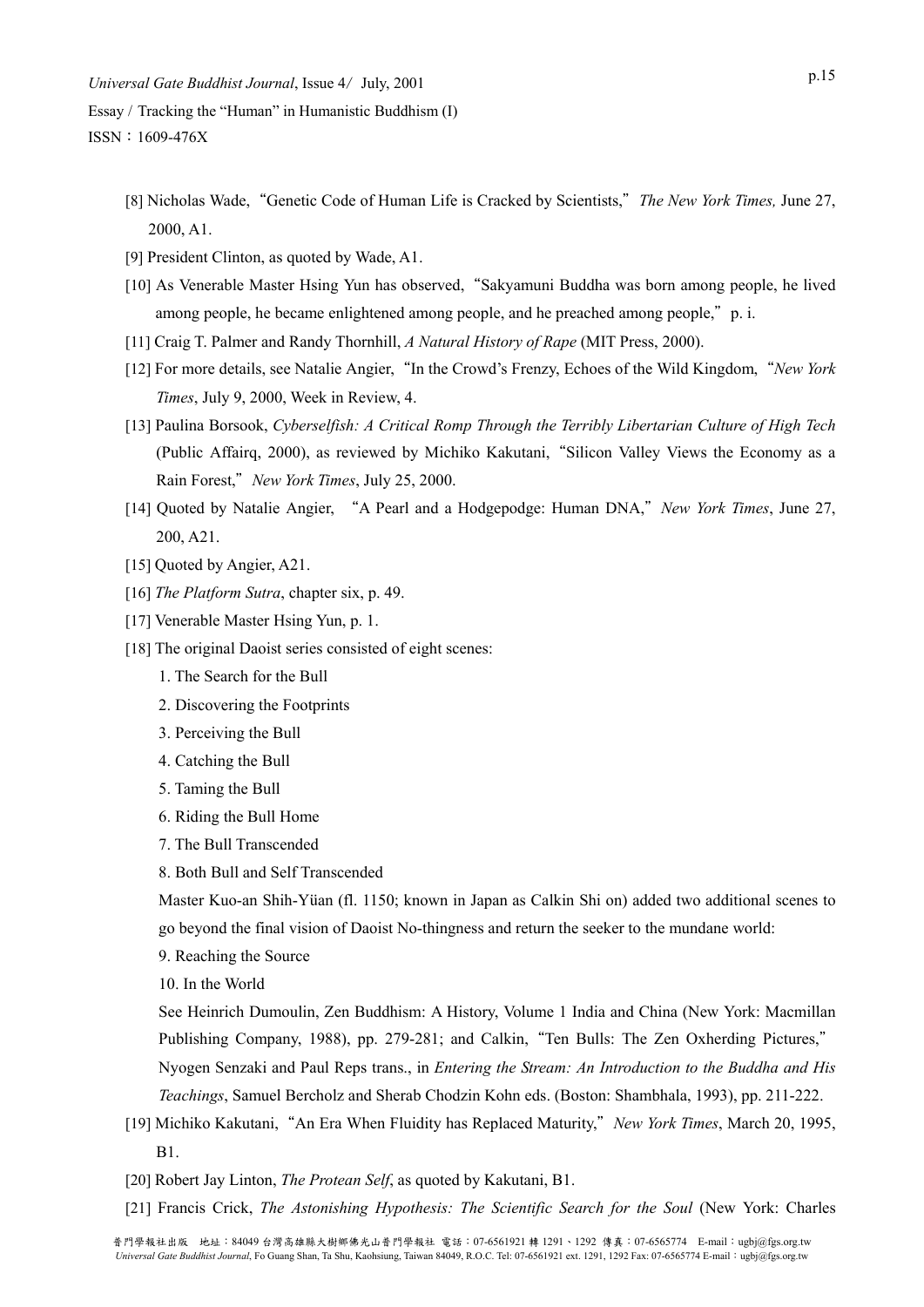Scribe's Sons, 1994), p. 3.

[22] Crick, xii.

- [23] Little room for hope lurks in Crick's blunt declaration:"Without a few initial prejudices one cannot get anywhere"; p. xii. Near the end of the work Crick intones a self-fulfilling prophecy, albeit unintentional: describing the"strikingly human characteristic ... our almost limitless capacity for self-deception" he concludes "The very nature of our brains-evolved to guess the most plausible interpretations of the limited evidence available-makes it almost inevitable that ... we shall often jump to wrong conclusions, especially about abstract matters"; p. 262.
- [24] Japanese Zen Master Dogen,"Enlightenment as Everyday Life"(Genjokoan), *Shobogenzo*, Hakuyu Taizan Maezumi trans., included in *Entering the Stream*, p. 206.
- [25] For a more indepth discussion of the topic of consciousness in Buddhism see Hsuan Tsang's *Ch'eng Wei-Shih Lun (The Doctrine of Mere-Consciousness),* Wei Tat trans. (Hong Kong: Ch'eng Wei-Shih Lun Publication Committee, 1973), a massive 800 page bilingual tome.
- [26] Derived from the essay of Tibetan Master Chogyam Trungpa (1940-1987), "The Development of Ego,"in *Entering the Stream,* pp. 74-82. See also Thich Nhat Hanh,"One is All, All is One: The Five Aggregates,"*The Miracle of Mindfulness.*
- [27] Adopted from Sandra Blakeslee,"How the Brain Might Work: A New Theory of Consciousness,"*New York Times*, March 21, 1995, B7. See also Crick.
- [28] Crick, pp. 26, 31, 33.
- [29] Blakeslee, B10.
- [30] Chogyam Trungpa, p. 79.
- [31] Blakeslee, B10.
- [32] Buddhaghosa, *Visuddhimagga* (PTS), p. 513, as quoted by Walpola Rahula, *What the Buddha Taught* (New York: Grove Press, Inc., 1974), p. 26.
- [33] The views of philosopher David Chalmers as paraphrased by John Horgan in *The End of Science: Facing the Limit of Knowledge in the Twilight of the Scientific Age* (New York: Broadway Books, 1997), p. 181.
- [34] *Platform Sutra* chapter seven, p. 51.
- [35] Korean Sn Master T'aego (1301-1382), 13."The Mind-Ground,"*A Buddha from Korea: The Zen Teachings of T'aego, trans*. J. C. Cleary (Boston: Shambhala, 1988), pp. 101-103.
- [36] Sokei-an (1882-1945), *The Zen Eye*: *A Collection of Zen Talks by Sokei-an*, Mary Farkas ed. (New York: Weatherhill, 1993), p. 4. A similar parable of The Lost Son appears in the fourth chapter of the *Lotus Sūtra*.
- [37] Seung Sahn (1927-), *Dropping Ashes on the Buddha: The Teaching of Zen Master Seung Sahn*, 13. "You Must Become *Completely Crazy*,"Stephen Mitchell ed. (New York: Grove Press, 1976), p. 35.
- [38] *Platform Sutra*, chapter seven, p. 50.
- [39] *Platform Sutra*, chapter seven, p. 53.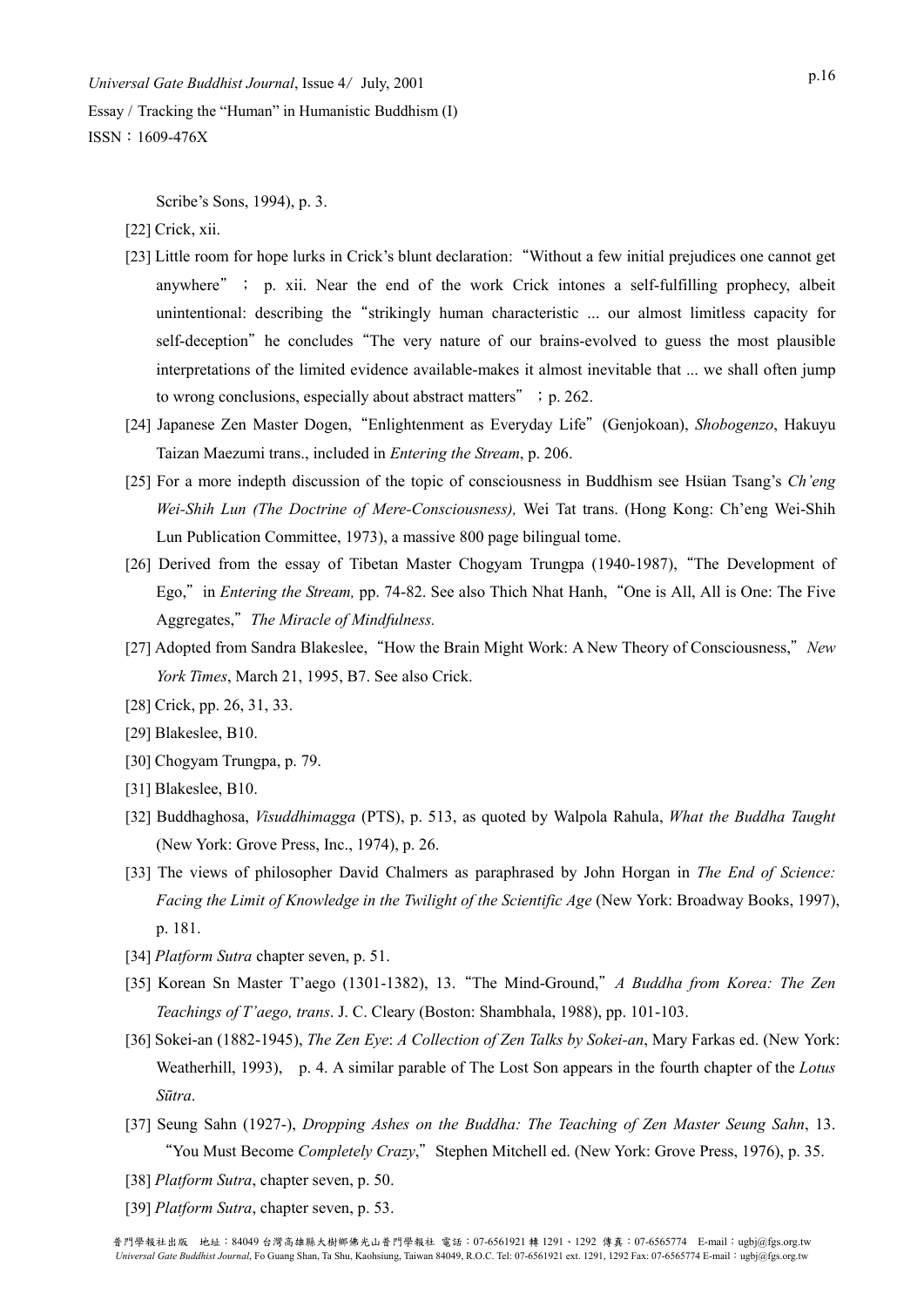> [40] Hakuin, poem on an enso scroll from the Belinda Sweet Collection; included in John Stevens, *Sacred Calligraphy of the East* (Boulder & London: Shambhala, 1981), p. 190.

> > **~ to be continued ~**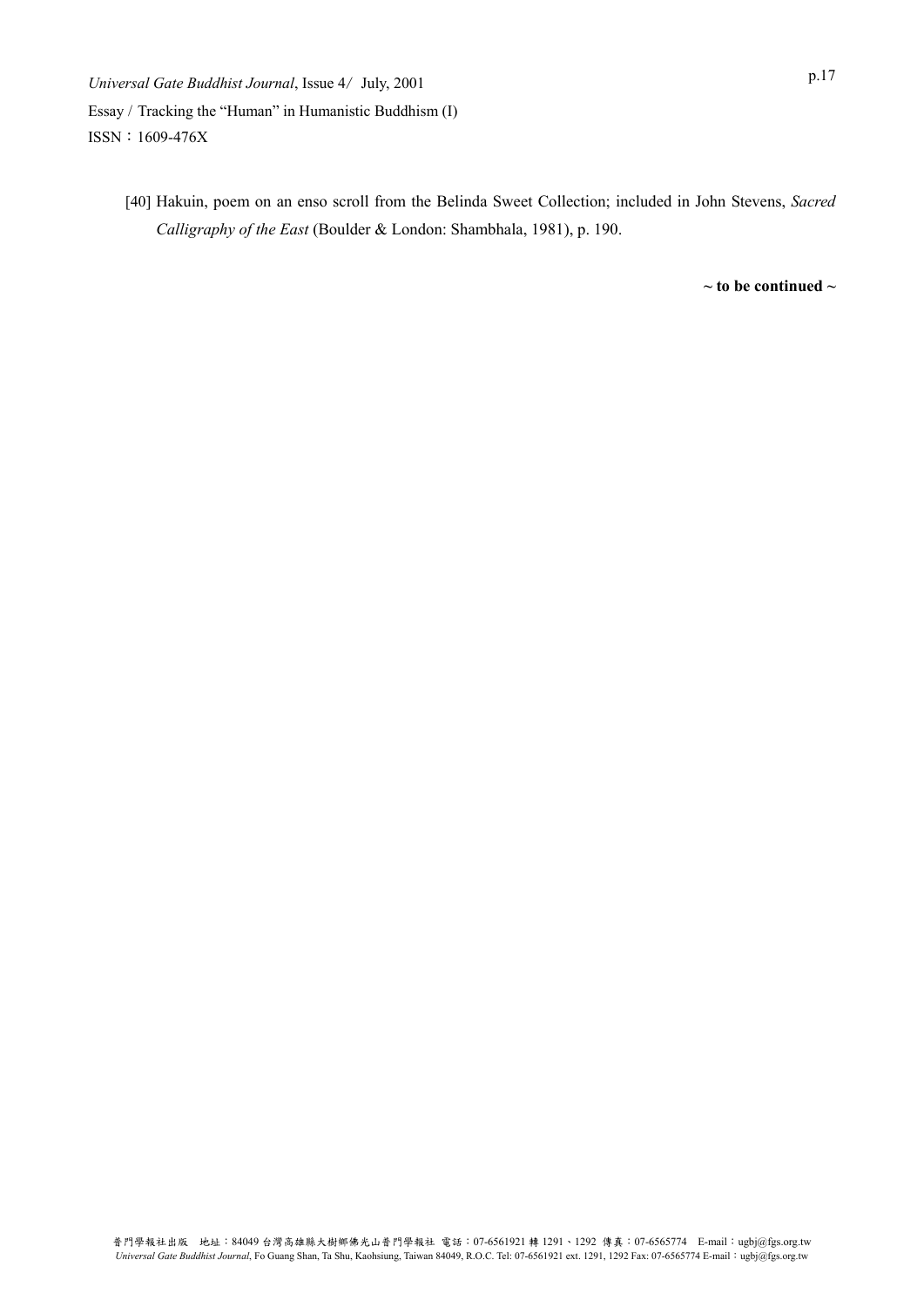# 探討人間佛教的「人」(二之一)

#### 華珊嘉 著

聖地牙哥州立大學‧亞洲研究和哲學系教授

#### 滿和 譯

無上菩提是佛教的終極目標,然欲達此境界,首須學習將人做好。[註1]

 也許由於佛教最大的力量在於能夠不斷擷取以及適應新的環境和文化背景,佛教的修行 者長遠以來均能採用創造性的詮釋法, [註 2]亦即以創新的方式有效地傳遞佛法的含意。人間 佛教試圖將佛法以順應現代社會的方式呈現,證明自身有極大潛力向每個「人」,亦即「未 來佛」說法。

中國禪宗的惠能大師最堅決主張弘揚佛法時必須具有人間性。當他將要圓寂時,有人問 他對後學有何開示,他的回答強調要證得佛性,必須先要了解我們的非佛性。任何發心修行 的人必須先了解一般的人性……不了解人性的人,即使修行無限長的時間,也無法開發佛 性……認識佛陀意謂著認識有情眾生,因為一般有情眾生忽略了他們都有成佛的潛能,然而 一位開悟的佛祖並不認為他和其他眾生有何不同。[註 3]

 因此,佛法的弘化方式必須能順應今天的當機眾生,也就是那些飽受累世習氣影響的人 們。從太空旅行到現實生活,從環境的危機到生命的延續,從世界性的衝突到全球化的型態, 我們每天所面臨的是新的機會和挑戰。要在世間有效地弘法,佛教必須對人類在變化無常的 世間中所面臨的挑戰和機會有所警覺。

 此篇文章要探討此一創造性詮釋學的幾個層面。首先,我們要考慮到:(一)應用在佛教或 其他方面的 Humanism 的可能**定義**。如果要將佛法儘可能的傳達出來,弘法者必須慎選用字。 「humanism」一直被廣泛地應用在各方面,但是並非所有的應用都符合人間佛教(Humanistic Buddhism)的目標。其中有一種邊見,認為人類天生是高等的品類,此一想法違背佛教的平 等觀。另一種邊見,是屬於生物和人類學的範疇,他們把人類歸在與其他物種相同的層次, 即把人類簡化為最低等的共同起源。此一觀點也不符合佛法。因此,佛教想要達成的人間化 ﹙humanistic﹚必須仔細地重新定義。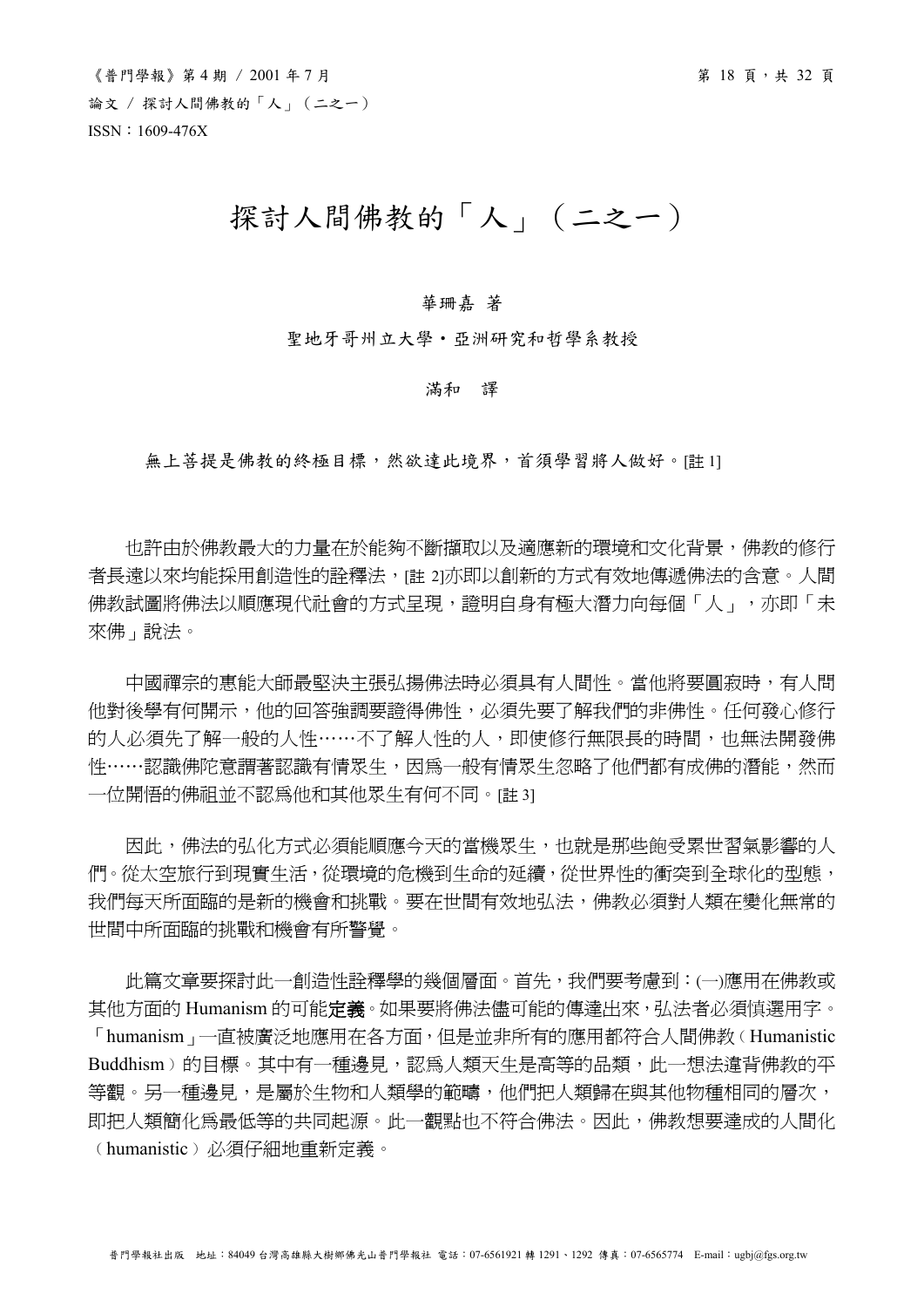$\langle$ 普門學報》第4期 / 2001年7月<br>
第19頁,共 32 頁 論文 / 探討人間佛教的「人」(二之一) ISSN:1609-476X

接下來我們要探討自我(self)的中心意義,(二)身為人類的我們認為自己是什麼人。這 **句含了佛教教義和認知科學間很奧妙的交集之處。我們可以發現,長久以來佛教藉觀察所探** 討的人類意識構造,和現代科學的分析之間有許多非常有趣的相似點。兩方面的探討結果, 都同樣認爲個別的自我 (separate self) 既沒有形而上的基礎,也缺乏客觀實有的證明,這一 點顯得意義非凡。但是,有關下一步驟對於假我的觀點,兩組的意見不同。佛教把五蘊 (*skandhas*)視為進入深層體悟的基點,然而認知科學家們卻傾向把分解了的意識當作討論 的終點。

這一點引導我們進一步探討(三)我們如何認識自性。我們必須了解意識構成的經過,以及 佛教對假我的解構。因為了解假我的成分才不致陷入「我」執所造成的無明機制中,因此如 果要了解真我,就必須先忘我。

這種討論的結果可以得知(四)為何我們會忽略本性。在這含括人性的核心裡,我們發現了 無心的禪心。由於人往往執著於人相,所以許多佛教祖師大德的語錄常被引述,以解除眾生 對執著於人相的迷執。我們唯有「空」去一切分別妄想,才能如虛空一般,擁有一切,無所 不包。在層層妄想無明底下的那個東西,才是我們的本來面目。

最後,我們必須考慮(五)何處可以找到返本歸真的人?他們是實踐人間佛教的具體典範。 從許多佛教行者回歸自性的方法及預備回歸自性的前行中,我們可以找到許多的實例。他們 以其人生體驗,宣說悟道過程,從而啓發他人發心求得相同的體證。他們並不遠離各階層人 士,反而走出山門,和迷夢中的眾生一起生活。他們基於慈心悲願,用日常生活中通俗而有 力的事例、形象及譬喻,幫助眾生看到本自具有的佛性。

## 一、Humanism 的定義:佛教和非佛教的觀點

當我們探討人間佛教 (Humanistic Buddhism) 在當今世界的潛力時,適時的為 humanistic 這個字下定義,似乎有其必要性。否則,我們會冒很大的危險,因為 humanism 的舊觀念及 偏見與現代佛子以革新及方便為考慮所標舉的宗旨相悖,從而破壞了整個規畫。

首先我們來看一下,在英文語法中有關 humanism 的定義:

Humanism(人本主義)

熱衷於人類的權益;有關人類(非天人)的權益的系統,或有關人類(非個人)的系 統;人道宗教。[註 4]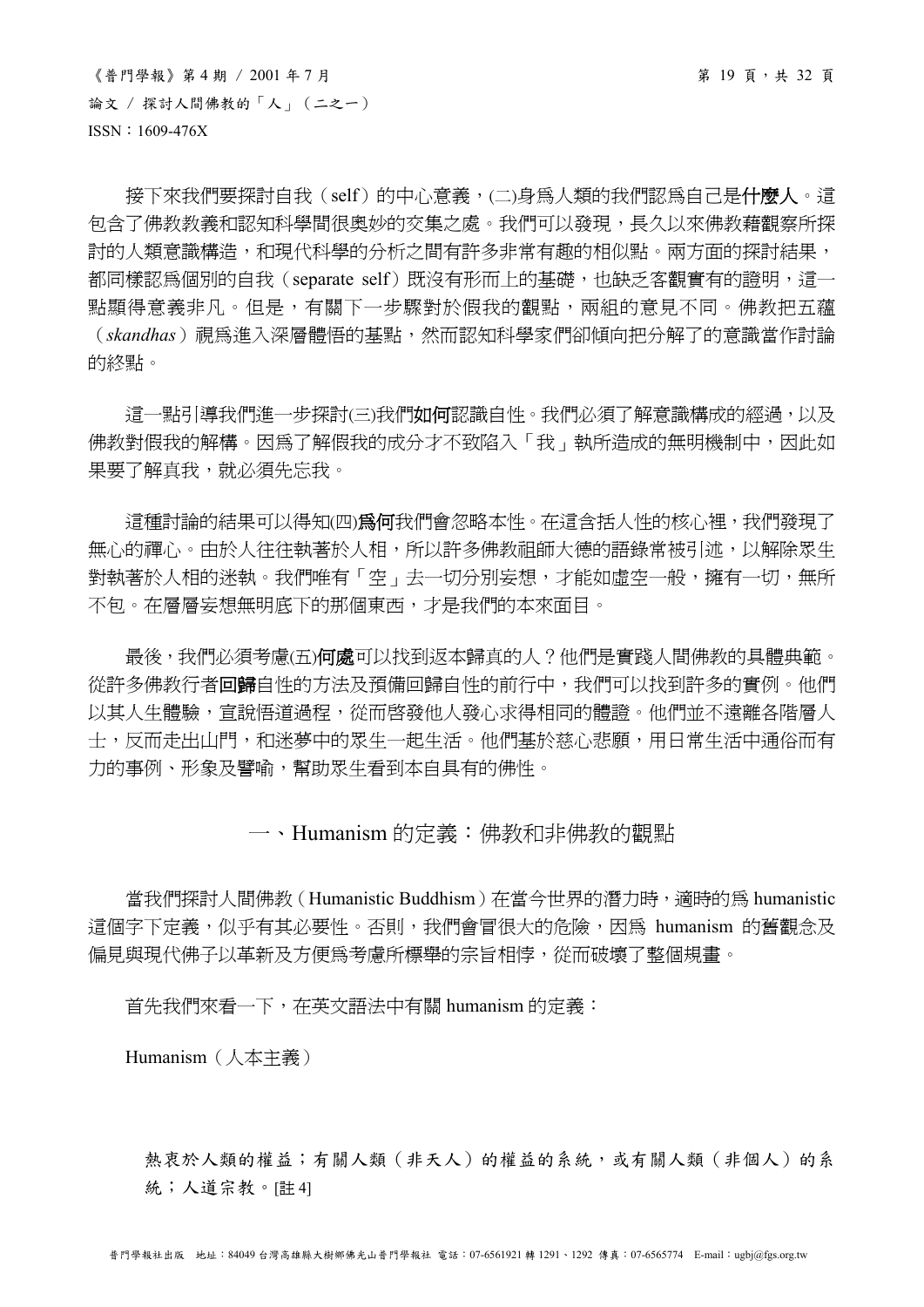一種道德或知識的系統,把人類的權益當作是最重要的事,不同於個人主義或多神主 義。[註 5]

一種思想系統,主要關於人類和他們的評價,能力和價值。[註 6]

Humanist(人類學者/人本主義者)

精通人類歷史或人性知識的人;精通人文科學的人。[註 7]

 以上的定義不是暗示就是明顯支持一種以人為中心,甚至於執著於人的世界觀。一般來 說,humanism(人本主義)的意義和文明的急遽改變有關,即脫離過去神明主宰宇宙萬物的 觀念,進展到一種比較理性和「科學」的方法,促使人們以為現實可以被人類了解並加以控 制。古希臘人當中,詭辯學者普泰格拉斯 (490~421 b.c.e.) 是贊同此一觀點 (人類是所有事 物的衡量者)的主要倡導者,而中國的孔子(551~479 b.c.e.)也經常被認為有類似的立場。 (請看《論語》,*Lun Yu*,11:11)

 由於科技控制大自然的成功展現人類的智力不斷增進,已經導致全球性人本主義的昌 盛,蓋因我們相信自己有絕對的能力,可以依照我們的想像創造和再造世界。最近由於基因 密碼的破解使人們沾沾自喜,並在頭條新聞中以粗體字列出「人類認識自我」的推崇字眼。 或許可以說是當代人本主義(humanism)具體而微的表現了。美國總統柯林頓對此一突破之 舉回應道:「今天我們正在學習上帝創造生命的語言。」[註 9]這番話代表了大眾的心聲,暗 示人類握有直達天界的通道。

 但是,這種自稱以人類為中心的主義,顯然和佛教具包容性的平等觀,甚至超越種族的 觀點,是對立的。以上所提的共通定義正是自我主義的產物。而自我主義是佛法修持中所要 去除的,就是去除四聖諦中第一聖諦的有情眾生,不僅是人類的「苦」。因此,佛教的 humanism 應該把人當作是說法的主要對象,而不是強調人類與生俱來比其他生物優越。[註 10]優越地位 不應來自對大自然的控制,而應該是觸及我們最深層的本性,如此我們才能和一切自然和諧 共處,而不是要征服他們。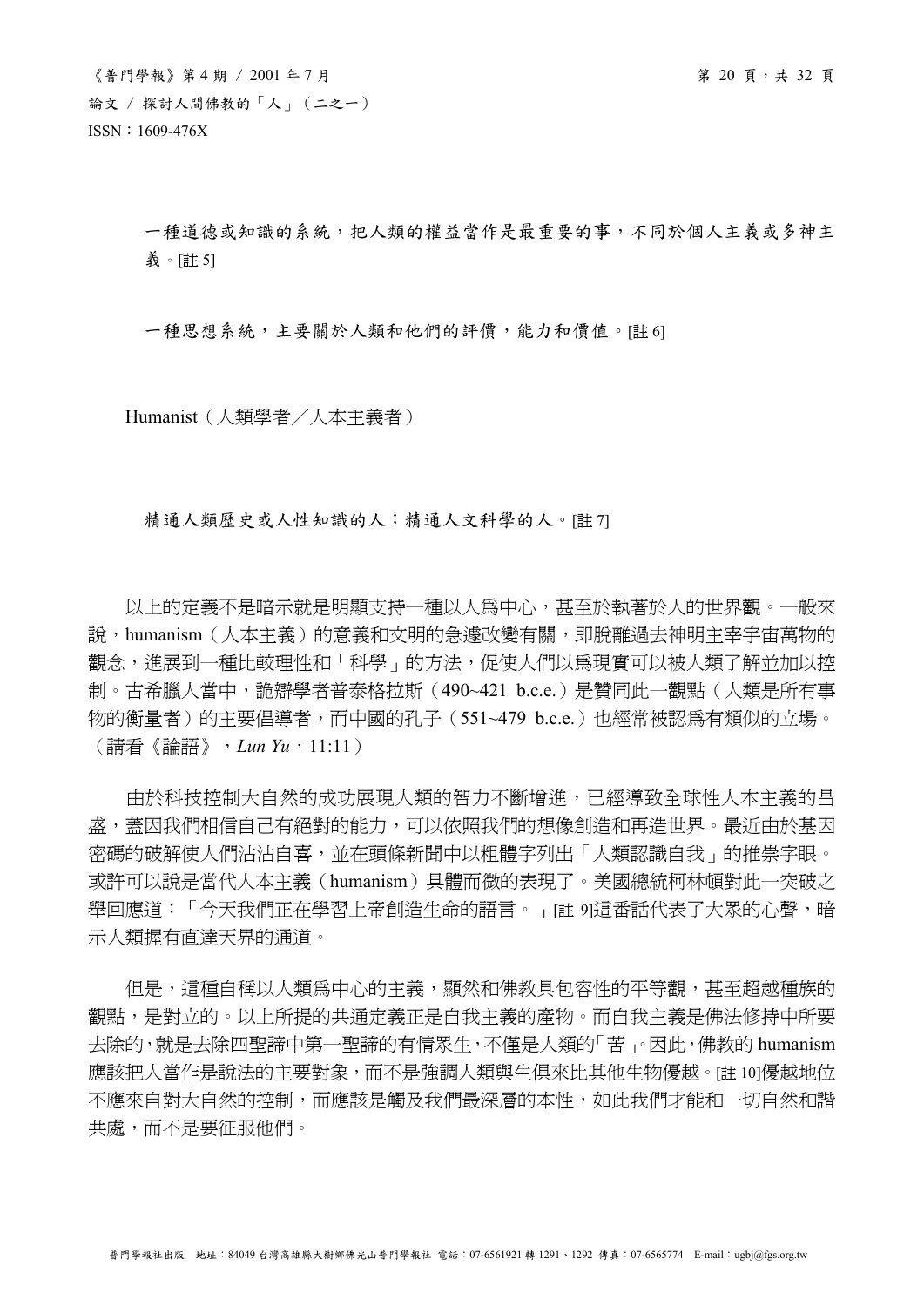$\langle$ 普門學報》第4期 / 2001年7月<br>
第21頁,共 32 頁 論文 / 探討人間佛教的「人」(二之一) ISSN:1609-476X

與此一膨脹人類高度優越感相對的另一個趨勢,是把人類貶到只有「獸」性而已。有些 人不認為人類有獨特的自由意志,而主張人類只不過是大自然在全球棋賽中的棋子,我們是 為了生存而被本能的衝動和頑強的習性所騙使。因此,生物學家蘭迪·松希爾和人類學家克 來格‧巴碼最近提出一個理論說:強暴是一種用來保證「適者生存」的性的基因發展策略[註 11]。 同樣的,暴民的暴力事件和「撒野」被解釋為一種群眾心理的「自然」的遺留物:從失控的 運動球迷到一群群徘徊的年輕男子。[註12]一種高科技版本的社會達爾文主義已經產生了,如 作家葆林娜·玻素的補充,認為人性論「把每件事都簡化為契約式的,經濟式的理性決策」, 而不重視社交的互動關係。[註 13]這種傾向於決定論的定義,和前述謳歌人類優越的看法一 樣,都與佛法的觀點相悖。

 但是,並非所有的知識分子對人性的看法都很極端。在當代的科學家中,也可以發現贊 同佛教物我平等觀的人。例如,對最近基因解碼的反應,鹽湖城猶他大學的進化生物學家和 基因學家強‧賽格觀察到:「基因圖呈現人類的形貌,把我們和大自然界的其他生物放在一 起公正地審視……從基因圖,你可以了解到蒼蠅、蟲類、猴子、老鼠和人類有相同的基因…… 我們人類沒有特殊優越之處。」[註 14]科學家們開始認知到佛教徒早在幾千年前就已經知道的 緣起法則。聖路易華盛頓大學的羅伯‧柯寧格斷言:「沒有一樣東西是獨立的,每樣東西都 和其他東西相關。」[註 15]

 透過去除我相,人類唯我獨尊的迷思被轉化為更深廣的真理基礎。在此過程中,人類了 解其存在和其他物種有相通之處。如弗瑞德·尼采從「人類,就是人類而已」進化到「人類, 與超/次人」。弘揚人間佛教(Humanistic Buddhism)必須先對 humanism 淮行徹底的修正, 並且重新思考它對人類的意義。我們所需要的是:不只讓我們成為一個人,而且還可以進一 步讓我們認知自己可以超越「僅僅」是人的 humanism。更確切地來講,我們需要了解我們的 內在資源,也就是我們的本性──我們本自具有的佛性。

## 二、我們是誰:探討真我

在佛教裡,我們應該從心的本質開始。[註16]

 星雲大師言簡意賅地宣稱:「人間性是佛教的基礎。」[註 17]悉達多太子是由人而開悟成 佛,弘揚佛法。這些佛法傳授給當時的人們,一代傳一代,在人類歷史中流傳了幾千年,而 且跨越了無數的文化區域。但是,佛教的教義和修持當中所指的人性是什麼呢?人性如何幫 助或阻礙我們開悟呢?它的潛能和障礙是什麼呢?換句話說,這個讓我們開始追尋回歸到深 層本性的東西,其主要成分是什麼呢?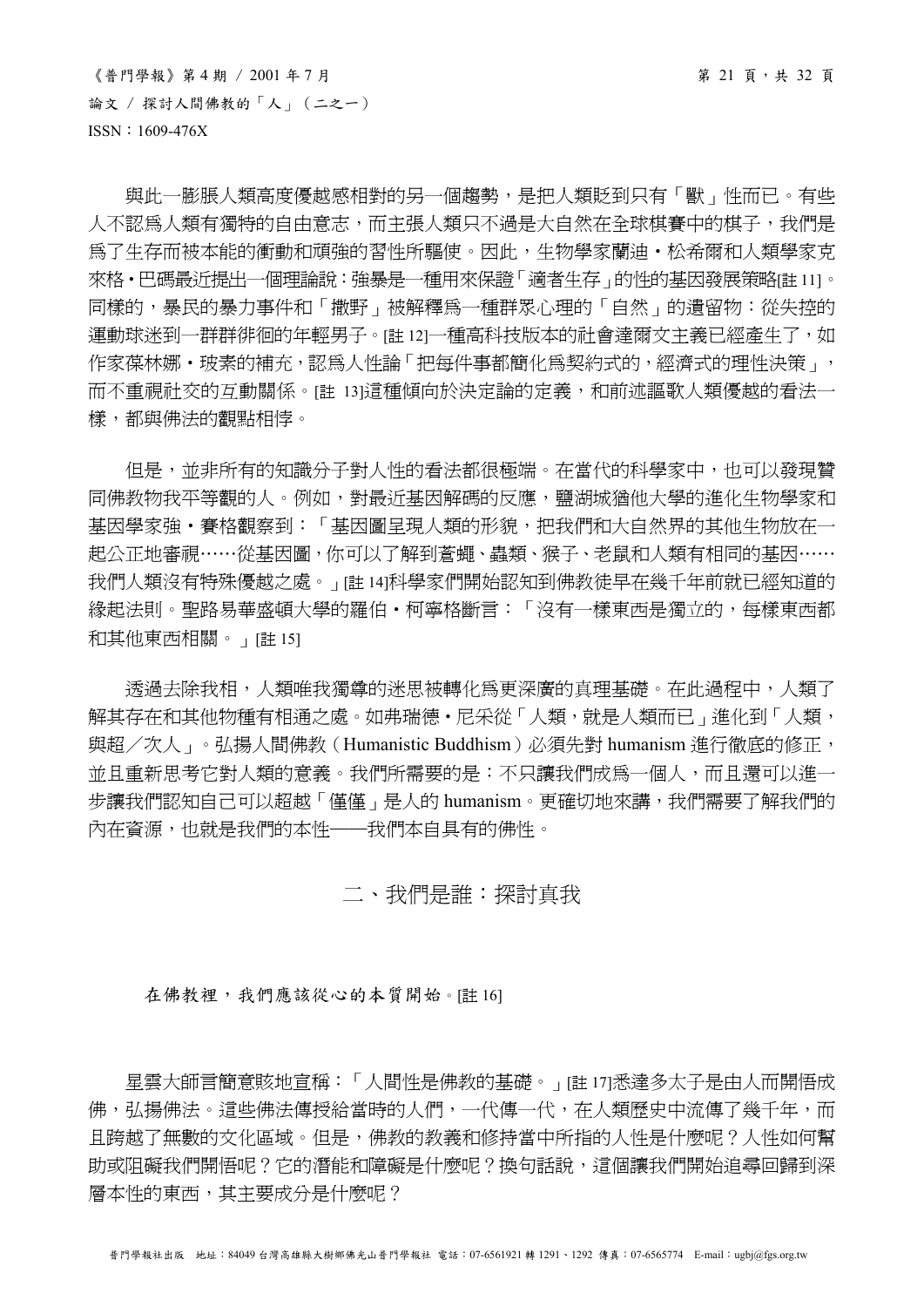$\langle$ 普門學報》第4期 / 2001年7月 第 22 頁,共 32 頁 論文 / 探討人間佛教的「人」(二之一) ISSN:1609-476X

在這裡我們從事的一種是知性的探討,俾使我們在佛教典籍中,嗅出我們本性所遺留下 來或引導我們領悟真實自性的蹤跡。由十二世紀中國一組著名圖書,可以得知這個問題在佛 教的重要性。請看 Heinrich Dumoulin, *Zen Buddhism: A History, Volume 1 India and China* (New York: Macmillan Publishing Company, 1988), pp. 279-281; 及 Calkin, "Ten Bulls: The Zen Oxherding Pictures." Nyogen Senzaki and Paul Reps trans., in *Entering the Stream: An Introduction to the Buddha and His Teachings*, Samuel Bercholz and Sherab Chodzin Kohn eds. (Boston: Shambhala, 1993), pp. 211-222. [註 18]在這十牛圖中,遊走的牛代表真實自性, 它從被 人追蹤、捕捉,最後被「馴服」,係用來比喻我們以追尋自我的方式來找到我們為人的基礎。 很多人甚至不知道有這隻牛的存在,或者以為它已經「走失」了。他們洋洋得意,以為自己 已經完全接觸到並且擁有真實的自我,其實他們在不知不覺中已經陷於危險的迷惑裡。

 一旦我們發覺真如自性已經迷失,就必須想辦法再把它找回來。我們需要有殊勝的知見 來判別它模糊的蹤跡,如此才可以追蹤它到哪裡去了。要想追蹤成功,必須要有甚深智慧, 然後去捕捉、安撫,並騎在牛/自我身上。(圖 3~6)。完成這些工作以後,必須超越牛, 也就是必須捨棄將「我」執著為一件事、一個觀念、一個有待捕捉的概念,然後必須繼續超 越,或者去除對於我相的執著,或者去除有一個實我存在某處這種造作出來的想法。最後的 兩幅圖係告訴我們首須空掉空的觀念,以探究事物、觀念和結構的本源,然後再回到人世間, 以超越世間的方式生活在世間。

 在惠能大師《壇經》第七品講佛之知見時,可發現一項有趣的相似點。大師試著向傲慢 的法達法師解釋:為何以輕心慢意讀誦經典(這裡指《法華經》)並非真正的修行,並說明 開悟的四個階段。首先必須「開」佛之知見,意指大多數的人不但像「夢遊者」一樣,而且 還緊閉雙眼。在這種情況下,我們根本無法觀照實相。如果我們要參與這個過程,我們必須 確實「示」其所然,如此才能「悟」入佛之知見,或有所察覺。最後,才能「入」佛之知見。 在這時,菩提正覺就像「迷失」的牛一樣,不再是往外尋找的「東西」,而是一個人最內在 的本性。

 即使在追蹤牛跡開始之前,也必須糾正西方心理學和科學在「humanistic」範疇中有關自 我的「啟示」。他們的無知導致人們對本體的錯誤觀念,例如,「後現代的人格觀」天真地 認爲自我的想法是現代生活前所未有的產物:[註 19]

我們變得流動且多面向。雖然並沒有完全察覺到這一點,我們已經在發展出適應多變 時代的自我感。這種存在的方式和過去非常不一樣,使得我們可以從事不斷的探索和 個人的嚐試。[註 20]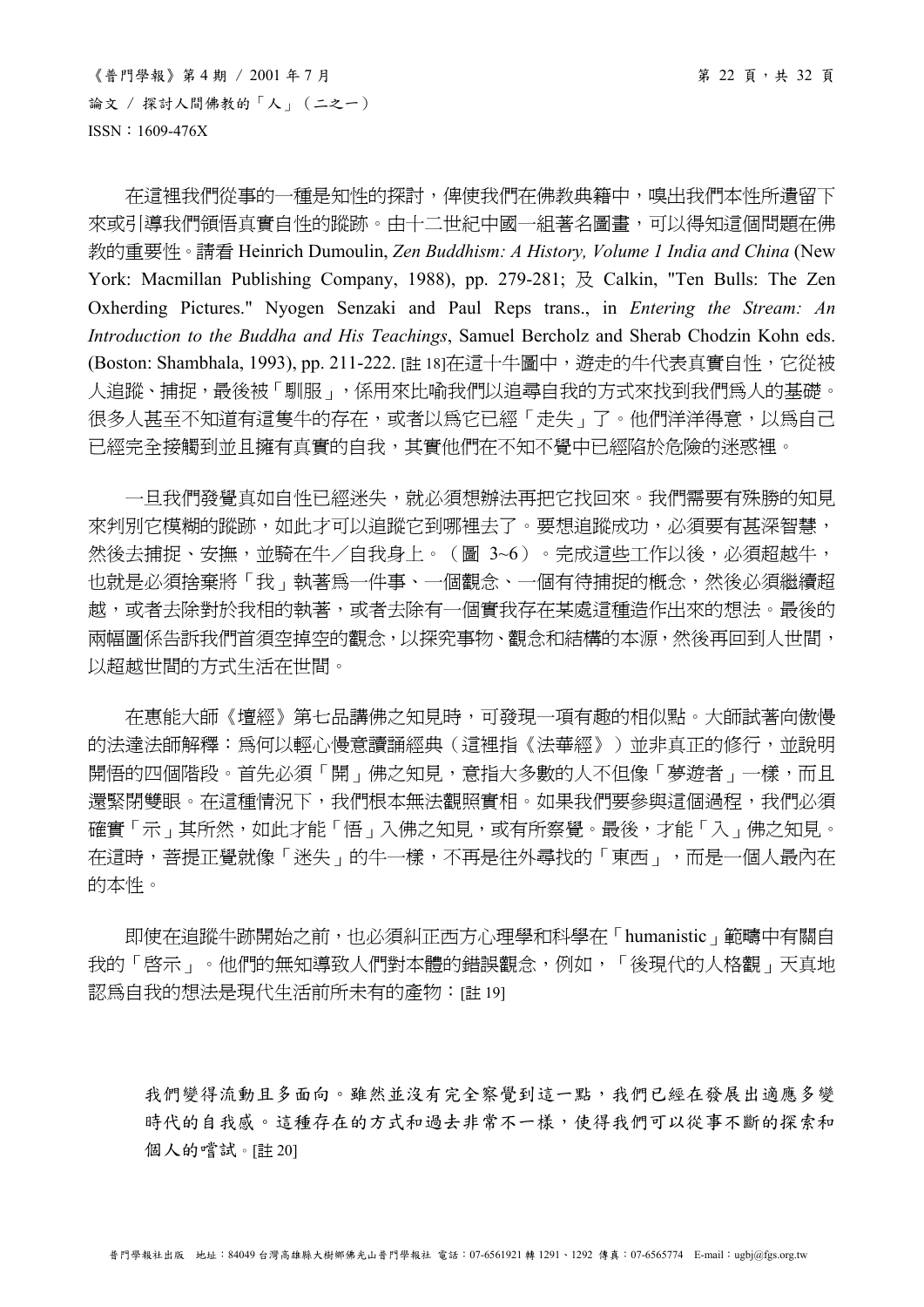$\langle$ 普門學報》第4期 / 2001年7月 第 23 頁,共 32 頁 論文 / 探討人間佛教的「人」(二之一) ISSN:1609-476X

從佛教的觀點來看,這種高漲的人種優越感造成極大的缺陷。儘管西方人對於自我的覺 醒的確正在形成,並且趨向流動及多元化,但我們可以大膽地說這是極為普遍的人類現象。 早在兩千五百年前,釋迦牟尼佛已宣稱這個自我包括了三種存在的特性:無常、苦和無我。 因此,過度渲染的後現代人格並非新的觀點,而是對現實的妥協之道。西方思想只是趕上佛 教的社會學和心理學的觀點。甚至「多變的時代」實際上早就伴隨人類,而非現代人才有的 經驗。

 相同地,西方科學家在探究自我意識時,對於非西方的資源,展現出自滿的無知。諾貝 爾・勞瑞特・法蘭斯・克理克的著作《令人震憾的假設:以科學方法追尋靈魂》就是一個很 明顯的例子,他的假設(主要是關於意識,而非靈魂)對全世界數百萬的佛教徒而言,一點 也不震憾。

令人震憾的假設是「你」:你的歡喜和悲傷,你的回憶和雄心,你個人的身分認同和 自由意志,只不過是由很多神經細胞及其相關分子匯集而形成的行為而已。 [註 21]

 撇開在術語上有表面上的差別不說,克理克的論點相當於佛教對「蘊」的看法(下面會 討論到),因此並非「和現代人的觀點有很大的不同,所以不能稱為令人震憾的」。他呼籲 要開始「以很嚴謹而有計畫的方式來對意識做實驗的研究」, [註 22]此話聽來奇怪,因為幾千 年來已經有很多來自不同文化背景的佛教行者,早已對他們的意識進行實驗,並且將他們的 發現記錄在無數的典籍裡。其中有人對克理克的回應,認為人種優越感在科學探討中無法佔 有一席之位,即使是諾貝爾·勞瑞特也需要再教育一番。[註 23]

 如果客觀地檢視現有的科學證據,可以發現:古代佛教徒對於自我的描述可由認知的心 理學、進化的生物學、神經科學和神經學等許多不同的領域加以確認。仔細考量這些敘述的 內容,可以避免或緩衝人們對先進的資訊草率下定義。經過幾世紀以來專精一志的探究佛教 典籍已經發展出高度繁複的分析,對於任何抱持開放胸襟研究自我的人而言,顯然十分有用。 以下我僅指出吾人模糊的牛跡,希望能啟發一些人做更徹底的探討。

三、我們如何認識自性:佛教對我的分解

研究佛道即研究自我。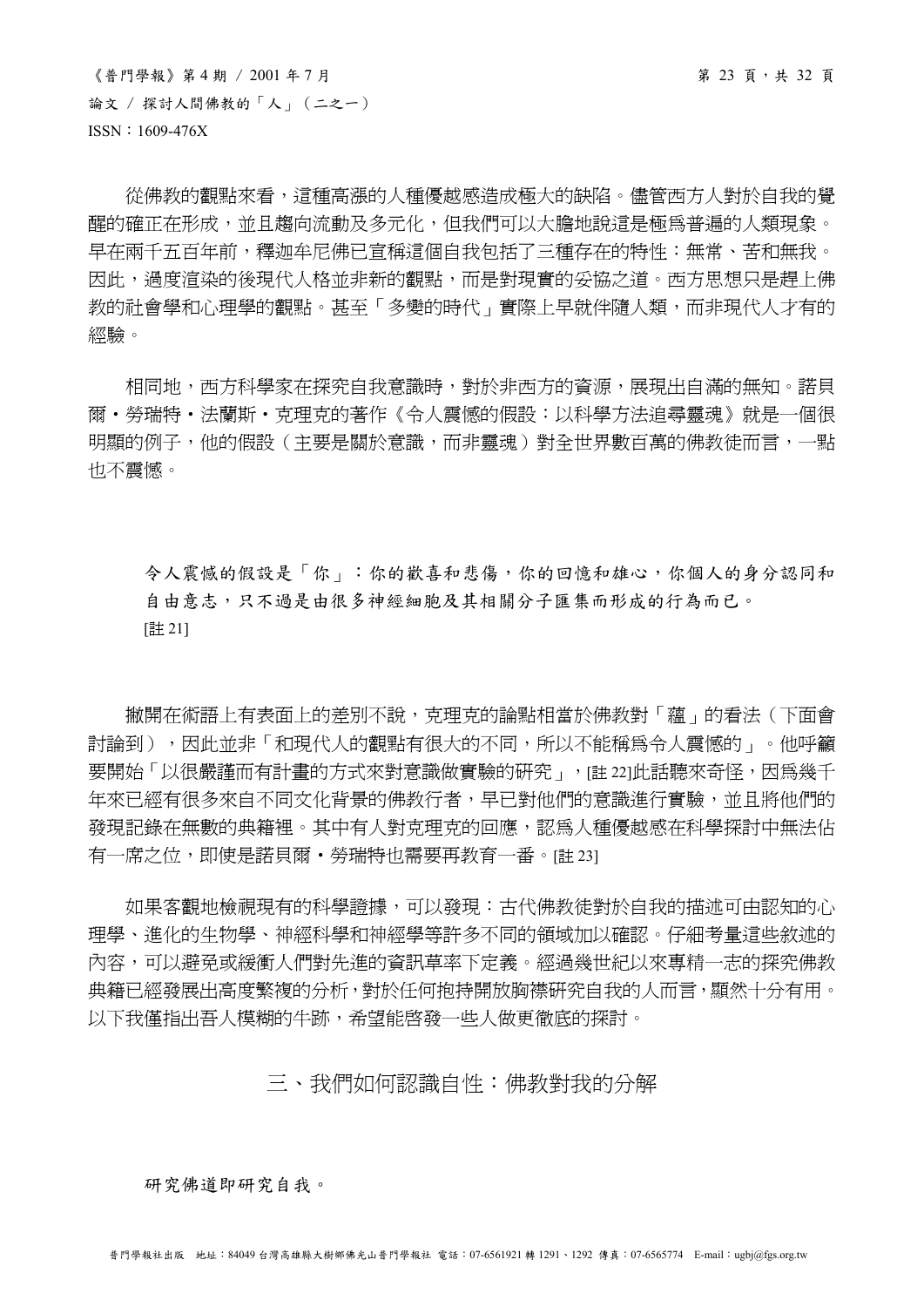$\langle$ 普門學報》第4期 / 2001年7月 第 24 頁,共 32 頁 論文 / 探討人間佛教的「人」(二之一) ISSN:1609-476X

研究自我即忘了自我。 忘了自我即了悟萬法開悟。 了悟萬法開悟即解脫自他身心。 開悟之跡不存,無跡之開悟永在。[註 24]

佛教對自我的看法已經成為教義、佛經和修行的重點,尤以禪宗為然。這些教義的複雜性令 人吃驚。例如,認知作用即已分為八種型態,從入世的五識到超越的「藏識」。比較之下, 佛洛伊德所說 Id (「本我」), Ego (「自我」)、Super-ego (「超我」)的自我三層結構, 及意識和潛意識的二元論,實在是太過簡單了。這裡的討論必然是過度簡化了。[註 25]

 正如同日本的道元禪師所說,什麼是佛教徒想要忘記或解脫的我呢?為區分這個我和原 初的本性,我們可以說這個「我」是錯誤發展的自我。初期五蘊的教義,詳細描述自我意識 產生無明的過程。在佛教的分析和現代認知科學的分析之間,有許多類似之處。比較這些敘 述的內容,可以讓我們比較清楚地了解到遠離真如佛性的根源何在。

佛教的五蘊[註 26]和認知科學模式的比較[註 27]

1.Rūpa $(\bigoplus)$ 

 產生的過程先有五塵(色、聲、觸、香、味)加上「第六」意識。資訊由五根從感覺投 射的世間中接收之後,被認為是外在的經驗而加以處理。因此,「無明—色」讓我們以為自 己所感覺到的事物是「外在」的世界。

 相對地,對認知科學家而言,身體的基本器官,包括腦部,是感官資訊產生的先決條件。 目前此一過程經由人身及其他眾生身上的實驗而得到神經學的支持。頭腦,是五根蒐集資訊 的集合點,可以被認爲是一種「執行的」感覺器官,它蒐集資訊,並根據蒐集而來的資訊下 達指令。

 $2.$ Vedanā (受)

 各器官所收到的資訊傳送到腦部之後,便被轉化為感覺。我們的感覺或感受就好像「防 衛裝置」,在無始無明和強烈的現實之間加了一道保護的絕緣體。這些感覺有三種形式:樂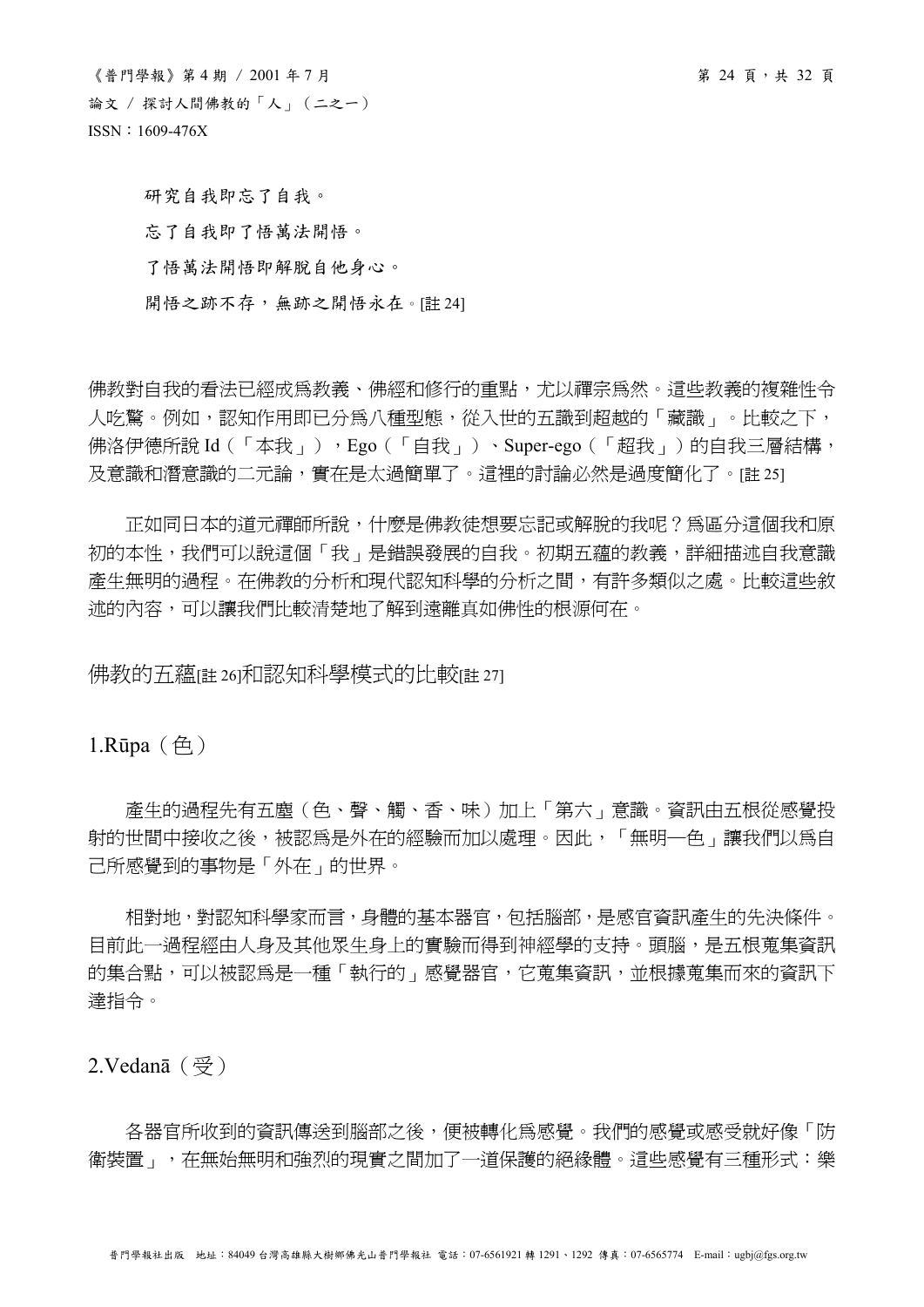$\langle$ 普門學報》第4期 / 2001年7月 第 25 頁,共 32 頁 論文 / 探討人間佛教的「人」(二之一) ISSN:1609-476X

受,苦受,或捨受(不苦不樂受)。基本的視覺、聽覺、觸覺、嗅覺和味覺正是從假想的對 境呈現的訊息所產生的最初反應。

 認知科學解釋感受,認為是神經細胞對感覺訊息所帶來的刺激而產生的反應。研究人員 相信他們已經能確定腦部不同的區域,經過多年的進化之後,職司諸根所發出的訊息,如視 覺、嗅覺等。因此,每一感覺在腦部的皮質層有自己的「轉播台」,將訊息蒐集起來後再處 理。研究人員以人爲方式刺激這些腦部區域,如同確實的資訊已經傳到腦部,結果產生不同 的感覺,由此得到印證。換句話說,我們可以製造虛妄的感官訊息,從而產生樂受、苦受、 捨受。

3.Saññā(想)

「想—衝動」負責認識感覺的訊息,是一種比處理生物體本身的原始感覺訊息更為複雜 的渦程。我們诱渦佛教所謂的三毒—瞋、貪和愚癡的衝動,對「想」有所反應。我們不只是 單純的看、聽、觸、嗅、嚐,而是看到我們「想」成它是某種的東西,感覺到它是某種東西 等等,從而引發瞋恨(極端的不喜歡)、貪欲(極端的喜歡)或癡(無關緊要)的反應。

 從認知科學家的觀點來看,當感覺的訊息在腦部特定的區域處理過程中,「由丘腦聯繫 調和成一種類似雷力活動的律動」。這種有強化刺激的效果,能加強對生物體的影響。就好 像克理克(Crick)對視覺的觀察,即「想」的時候有一種「創造的過程」在作用著。「你所 看到的並非真相,而是你的腦部認為的東西……一種對世間事物的象徵性詮釋」。[註 28]

4.Sankhāra  $(行)$ 

根據「想」,開始產生知識、觀念和分類。輸入的感覺訊息被編輯著,凡是對生物體有 用或熟悉的訊息會被挑選出來,特別加以注意,而「不相關」的訊息則不被理睬,退回到完 全不曾被經過「想」或在「想」以前的情況。分別心根據過去的經驗和未來的需要來詮釋「事 實」,從而在刺激下產生我要這個、我要設法避開,或忘卻不理等「行」或欲望的行為。

 依科學的術語則是,「同步運作的細胞……發出一種訊息一致的波動到丘腦」。[註 29] 為回應目前被高度詮釋的資訊,生物體產生喜歡或迴避的感受。腦部根據歸納邏輯,指示生 物體遵照過去行為模式來行事,以確保其生存。

5.Viññāna(識)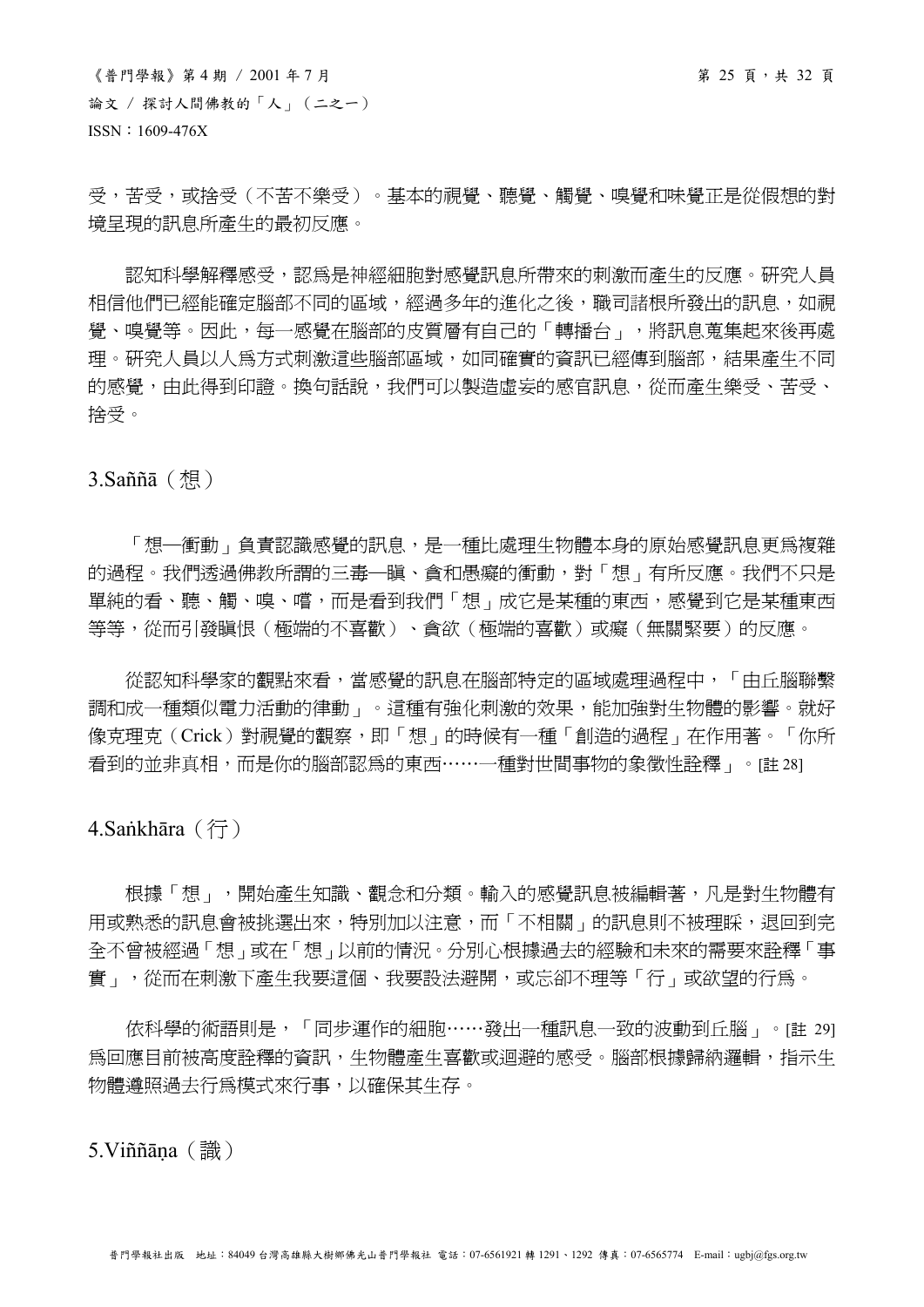$\langle$ 普門學報》第4期 / 2001年7月 第 26 頁,共 32 頁 論文 / 探討人間佛教的「人」(二之一) ISSN:1609-476X

 思想和情緒分層運作之後,因為假想有一個我是感覺、想像和觀念的來源而產生了意識。 這發展成一種把假我當作我的意識感。這是一種「合併」——將「第二蘊的直覺認知,第三 蘊的動能,和第四蘊的賦予理智合起來產生思想和情緒」,包括了「六境以及無法控制和不 合邏輯的散漫思想型式」,例如作夢、幻想,甚至於時間本身。[註 30]所有的這些被認為有一 個自我為中心來擁有或表達。這個我可以感覺、想像、構思和作夢。

 認知科學家認為這是「盲目的過程」:「丘腦在它的範圍內接收到的所有反應,被當作 是一個影像,也就是一個短暫的意識。那些影像出現得很快,所以看起來好像是連續的。…… 意識……是丘腦和大腦皮質層之間的對話,被感覺調整」。[註 31]就好像是舊式影片閃過去的 影像,單獨的影像被結合成一種連續的,好像整體的畫面。我們看到想要看的東西:站在經 驗後面持有經驗的人。

一日我們了解到持續增強的五種渦程形成意識的結構,自我的假相即可破解。虛幻一層 一層地剝落了。當此一過程中無明的作用暴露出來時,對治的方法便出現了。最後我相的空 性,也隨之顯現,那就是本性或佛性。當忘卻了自我的妄念,真如自性就垂手可得了。

但是,人無法找到他認為沒有遺失的東西,因此佛教典籍中這些體驗是對自我產生的因 果關係做仔細的分析記載。這種分析始於釋迦牟尼佛,繼而有無數行者探究到自我的實體根 本不存在。人類的實際情況與所假定的和被左右的觀點有所差距,有時遠超過,有時大不如。 離開了五蘊,則「無我」,所以「只有痛苦,沒有受苦者;只有業行,沒有作者。」[註 32] 佛陀認為我的意識流,不具永恆性,這種教義和現代認知科學所研究出來的意識理論是相行 不悖的。

所有的物理理論……只描述功能——如記憶、注意力、意念、內省——與腦部特殊物 理過程是相關的。但是這些理論都無法解釋為什麼這些功能伴隨著主觀的經驗產生作 用。[註 33]

一日我們改變對自己與人類的想法,我們談論自己和表現行為的方式也會改變。

現在,何謂以自己心的本質來自我度脫呢?這意謂著從自己心內的無明、妄想、苦惱 中能解脫出來。……[註 34]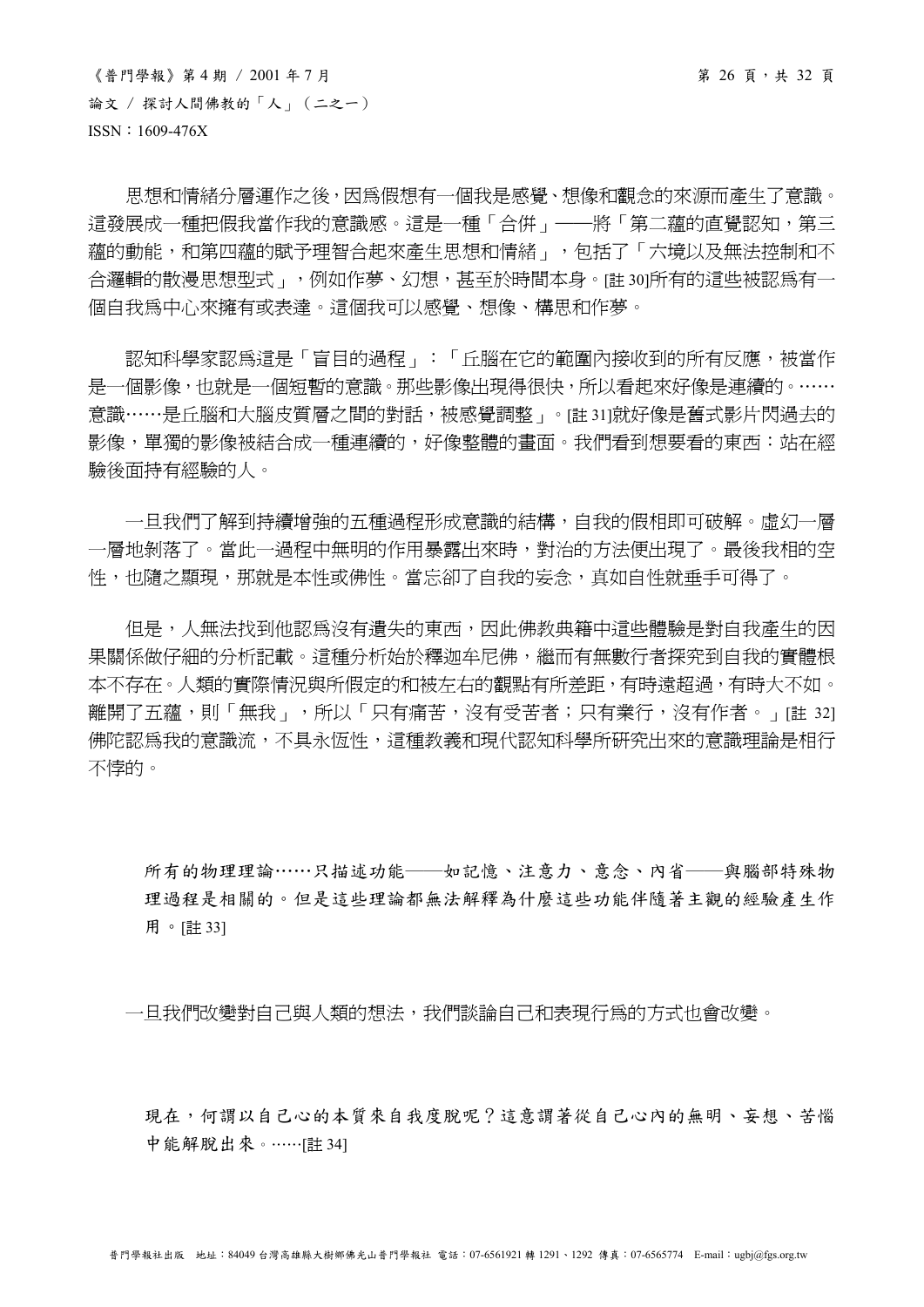$\langle$ 普門學報》第4期 / 2001年7月 第 27 頁,共 32 頁 論文 / 探討人間佛教的「人」(二之一) ISSN:1609-476X

假我可以從真我的體驗中得到明證。真我即禪宗所說的無心,現在我們將注意力轉到這 個問題上。

## 四、為何我們是這樣的:無心的禪心

有一樣東西明亮澄清,沒有虛假,沒有偏見,如如不動,擁有廣大的意識,不生不死, 無名、無相、無字。涵容廣大,覆天蓋地,包含所有的形狀和聲音,而且可以發揮功 能……當我們提到心這個字眼,它不是一般人虛妄分別的心,而是每個人如如不動的 心。……一旦覺悟,如人飲水,冷暖自知,無法言詮。它是含天括地,明明白白的覺 知。[註 35]

就好像道家的「為無為」(非造作的行為),瓦解了人為的造作;「無心」,乃無心之 心,或更準確的來說,是非心之心,瓦解了心的人為造作。由於外相往往障礙了更深層的無 為真理,禪可以被視為道家的為/不為二元觀念的內化。現在的術語變成心與非心的錯誤二 元論,導致潛在的無心無法顯現出來。就其天真自然的本質而言,無心也就是在迷惑的人性 當中很不容易發現的「平常心」。禪宗典籍對道家的「歸真」觀念呼應道:

人往往認為佛陀和一般人不同……我們的佛性就是佛。當然,有情眾生就像不知家在 何處的孤兒。……長久以後的一個機緣,人類察覺到本自具有的佛性。[註 36]

 無心的理論駁斥了西方哲學和心理學上對於我的定義。無心是有關我的最究竟的觀點, 它直指人寶貴願心的根源,讓我們敢於面對不可思議的無我真理。佛教不僅對我們一般所認 為的真理以「無」來否定,而是讓我們了解存在的本質是泯除靈魂、我思、自我、物質實體, 甚至社會角色等一切的妄想,此即所謂的「無」。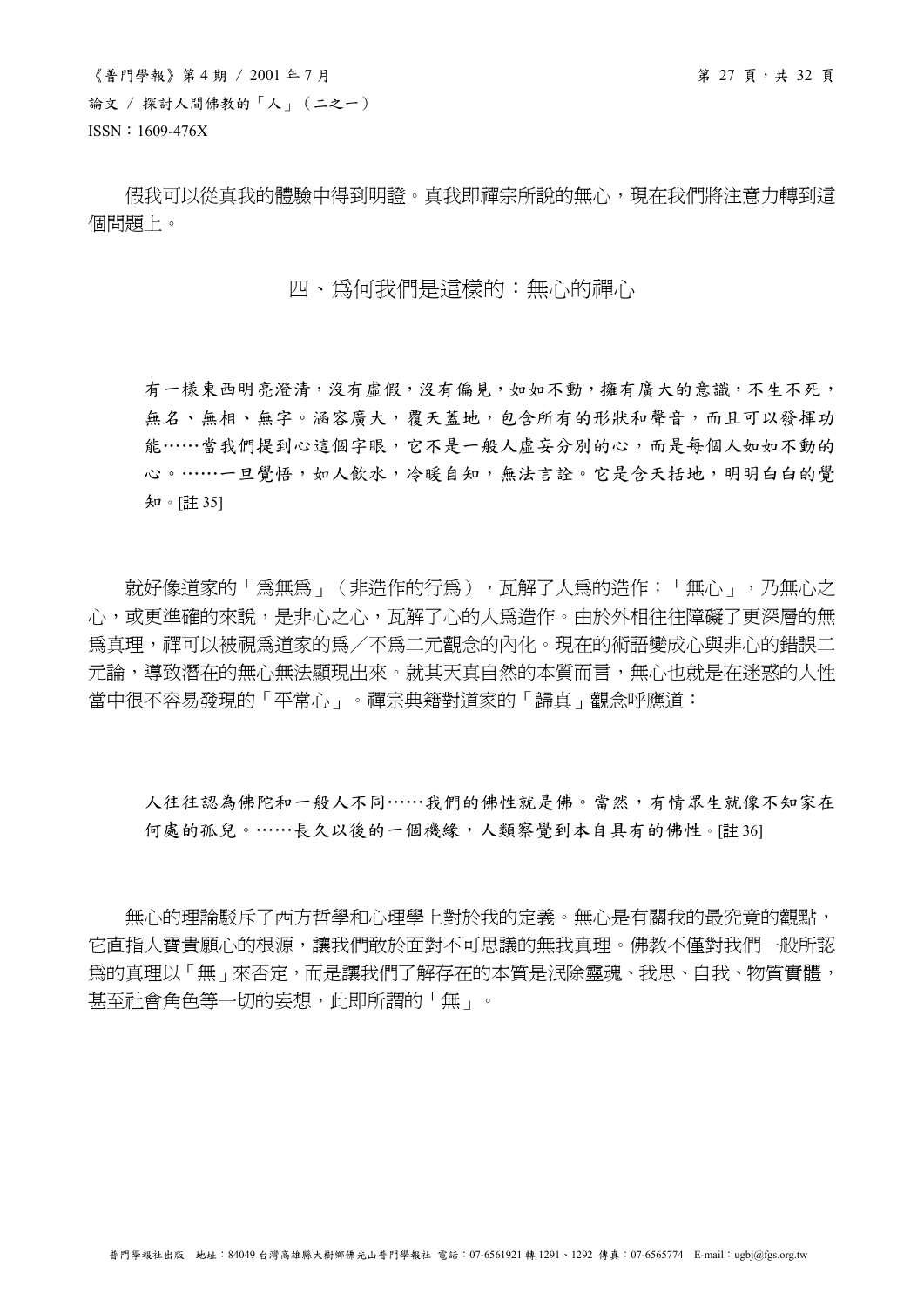## NO-MIND(無我)

| <b>BUDDHIST NEGATIONS</b>                                   | <b>FALSE CONCEPTS</b>                               |
|-------------------------------------------------------------|-----------------------------------------------------|
| 佛教的否定                                                       | 錯誤的觀念                                               |
| without (wu) ātman                                          | soul or spirit                                      |
| 無我                                                          | 靈魂或精神                                               |
| without thinking                                            | Cartesian cogito                                    |
| 無想                                                          | 笛卡爾的「我思」                                            |
| without consciousness or<br>self-consciousness<br>無意識或無自我意識 | ego; consciousness of self as a self<br>自我;把自我意識當作我 |
| without physical body                                       | material embodiment                                 |
| 無實體                                                         | 有實體                                                 |
| without personality, <i>personae</i>                        | social masks worn and roles played                  |
| 無自性                                                         | 戴上社會面具和角色的扮演                                        |

當這些錯誤的觀念被驅除時,結果就是意識的瓦解——空。當代一位韓國大師描述如下:

想之前,你的心就像一張白紙。然後,你寫下「一」和「神」和「無」等等。當你截 斷所有的思想,擦掉所有的假名、相狀,回到原來的空時,我是什麼呢?我不知道。 當你心中有此大疑時,你的心就是不知道。不知道的心就是空的心。沒有文字,沒有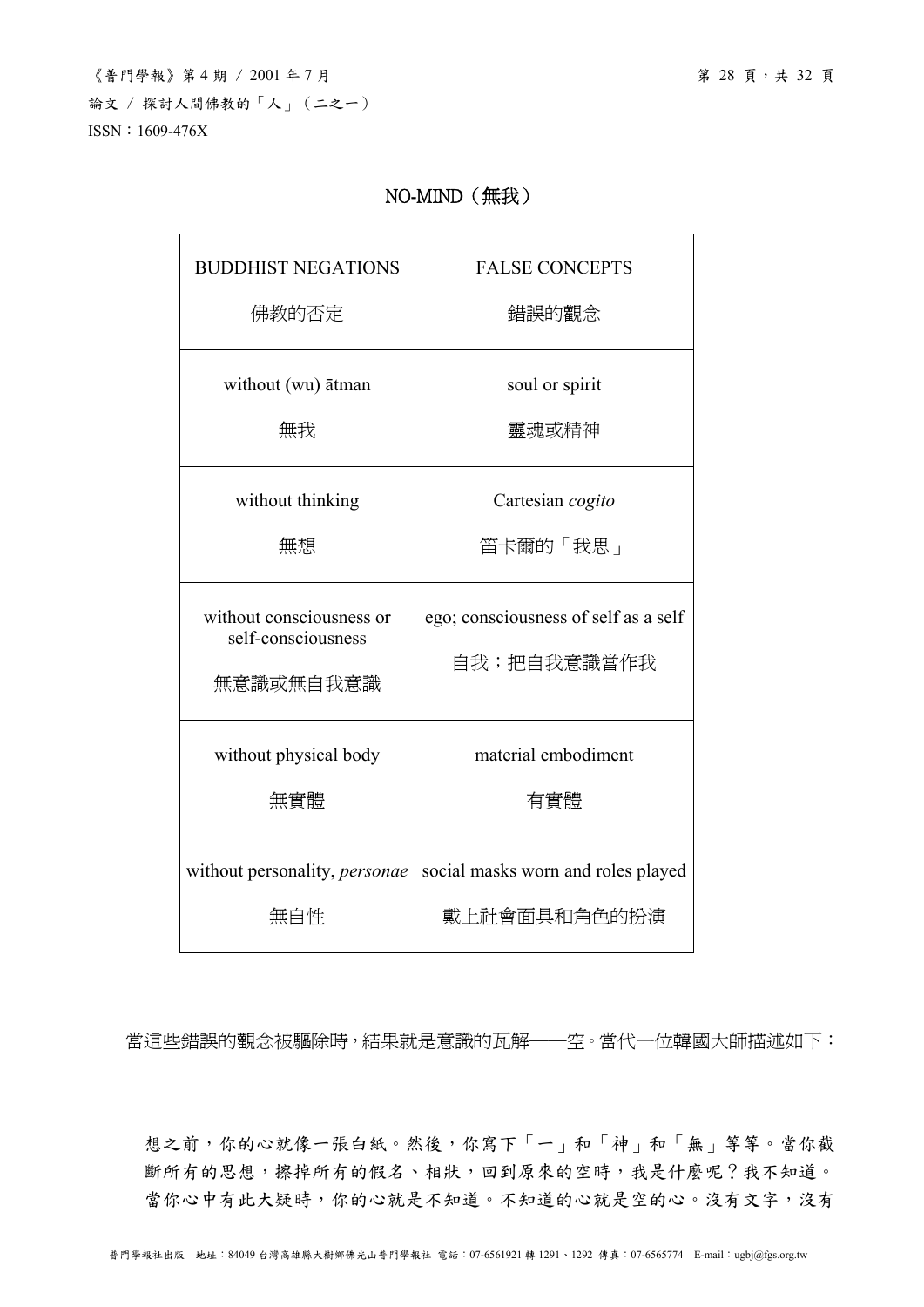語言。所以沒有一,沒有神,沒有心,沒有空,什麼都沒有。這個不知道的心是非常 重要的。我是不知道,不知道是我。就這樣,這是你的真實自我。所以要常保持不知 道的心。[註 37]

 因此,當自己/牛被追到它的本源,再帶回到我們開始遠行的現實世界裡時。很多迷惑 和「染污」,如:自我、靈魂、社會角色、「罪惡」、「邪行」、「羨慕」和「嫉妒」等, 都被去除了。由於這些錯誤去除了,我們邁向「無相懺悔」,懺除過去因為無明迷惑所造下 的惡業。於是,我們從自己所造的「罪業」中解脫出來了。[註 38]

 掃除塵垢,人性清明,能為整體社會帶來福利。這時的我對自己或他人不會帶來危險。 相反地,當我們懺悔過去的錯誤,把它們空掉時,我們充滿著「至高無上的佛性」。我們「皈 依自性佛」,如同化身。[註 39]也就是說,我們還是人類當中的人,只是有一股力量支撐我們 超越到人以上而已,這就是人間佛教。日本的白隱禪師(1686~1769)提出追蹤過程的最後一 步,從自我的迷夢中覺悟之後的境界將是:

忘了你自己而且變成了宇宙![註 40]

## 五、回到覺悟:到哪裡可以找到回歸自性的人呢?

 誰能夠遵照白隱禪師的指示來做呢?我們到哪裡能夠找到已經回歸自性而且可以引導我 們的人呢?我們終須從理論的構想進展到實際的修持,來看看人類實際上如何超越人性。因 此,我們將舉出一些佛教行者超越人性的體驗實例作為結論。

 我們所舉出來的典範,不但是佛教修行的大師,而且都是具有佛法善巧方便(upāya)的 大師,他們善於傳達他們的修行經驗,讓他人也可以自利利他。他們如同活菩薩一般,鼓舞 他人發願獲得相同的體證,相同的善巧,並且同樣找到自己的本性。

在此我們將分析三位大師善巧方便的事蹟,他們的「方便法門」或有不同,但直指真我 或本性是共同的目標。

 密勒日巴尊者(1052~1135)被認為是西藏佛教中最著名的大師級人物之一。他藉著雲遊 的方式將佛法帶到市街上,或者更恰當地說,將佛法帶到他來往的山區。密勒日巴尊者曾即 興作了大約十萬頌詩偈,將佛法傳給各個階層的人士等。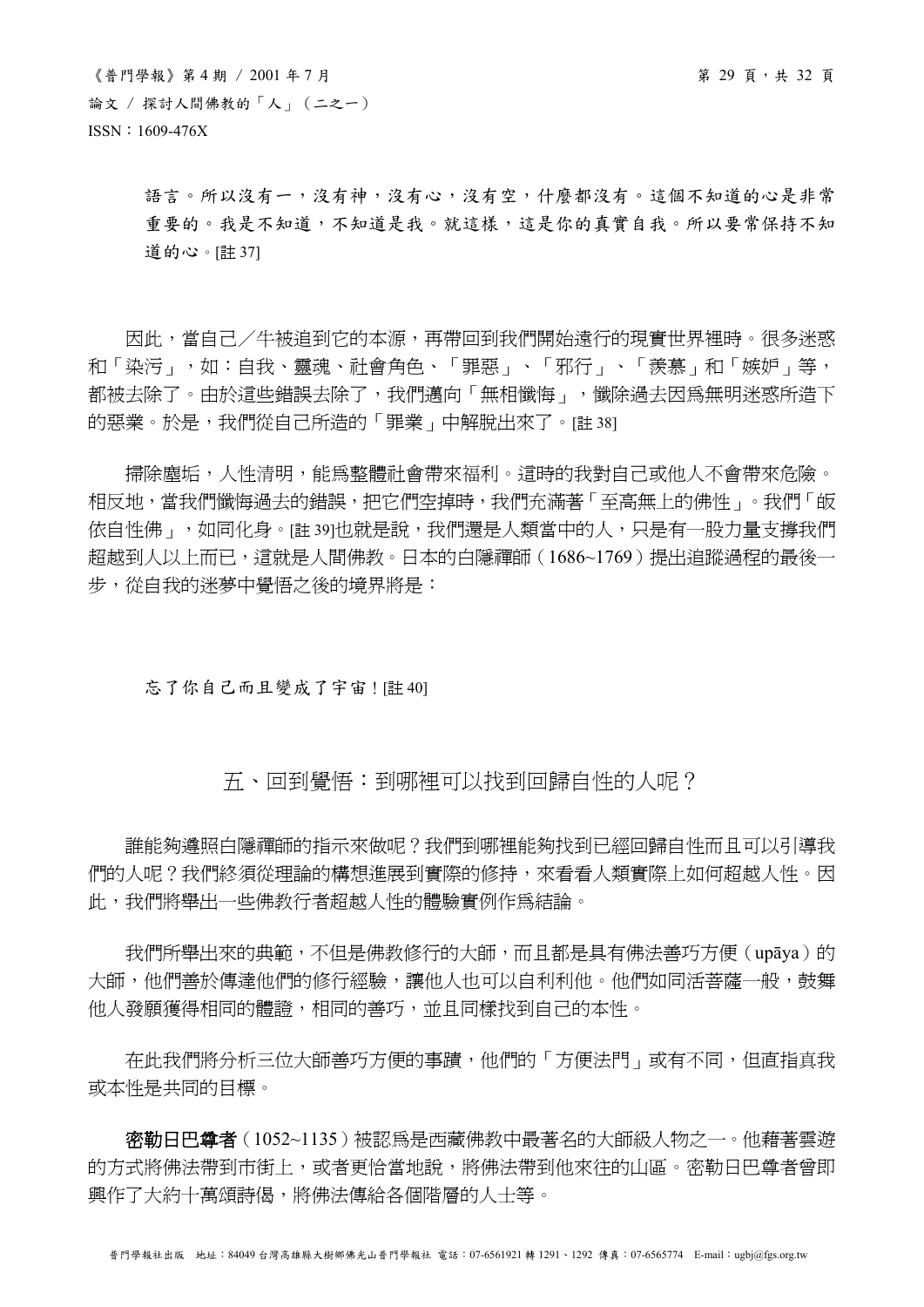$\langle$  普門學報》第4期 / 2001年7月 第 30 頁, 共 32 頁 論文 / 探討人間佛教的「人」(二之一) ISSN:1609-476X

帕圖仁波切(1808~1887)是近代的西藏大師,晚年以他的生活作為弘法的教材。他隸屬 寧瑪派,對於不習慣以直截了當的方式追求精神層面的人士而言,他的方式和語言是非常震 憾的。

 星雲大師(1927~),乃當代中國大師,致力倡導人間佛教,以佛學講座的方式在世界各 地向各種人士弘法。他的作品從佛教經典的學術論著到現代的著名故事,也有富含教育意味 的個人軼事。

## 【註釋】

- [註 1] Venerable Master Hsing Yun(星雲大師), *Readings in Humanistic Buddhism: Part I* (San Diego: BLIA,1996), P.1.
- [註 2] 此創浩性詮釋學五個階段的模式是由已故的傅偉動教授 (1933~1996) 為復興亞洲許多哲學傳統, 包括佛 教,而發展出來的。請參見〈關於緣起思想形成與發展的詮釋學考察〉,《中華佛學學報》第 4 期(台 北:1991 年)第 169~199 頁;和"Creative Hermeneutics: Taoist Metaphysics and Heidegger," *Journal of Chinese Philosophy*, 3, 1976, pp.115~143.
- [註 3] 《壇經》第十品, 摘自 A. F. Price and Wong Mou-Lam trans., *The Diamond Sutra and the Sutra of Hui Neng* (Berkeley: Shambala Publications, Ltd., 1969), p. 109. 在其他品中,惠能觀察到:「若無世人,一切萬法, 本自不有。故知萬法,本自人興。」;第二品,第 30 頁。
- [註 4] *The Concise Oxford Dictionary of Current English* (Oxford: Clarendon Press, 1951), p.580.
- [註 5] *The Cassell Paperback English Dictionary*, Betty Kirkpatrick ed. (London: Cassell Publishers Limited, 1990), p.662.
- [註 6] *The American Heritage Dictionary*, 3rd edition (New York: Dell, 1994), p.408.
- [註 7] *The Cassell Paperback English Dictionary*, p.662.
- [註 8] Nicholas Wade, "Genetic Code of Human Life is Cracked by Scientists,"《紐約時報》, 2000年6月27日, A1 版。
- [註 9] 柯林頓總統, Wade 所引用, A1 版。
- [註 10] 星雲大師觀察到,「釋迦牟尼佛出生在人間,生活在人間,成佛在人間,說法在人間」第 i 頁。
- [註 11] Craig T. Palmer and Randy Thornhill, *A Natural History of Rape* (MIT Press, 2000).
- [註 12] 欲知詳情,請看 Natalie Angier, "In the Crowd's Frenzy, Echoes of the Wild Kingdom", 《紐約時報》, 2000 年7月9日, Week in Review, 第4版。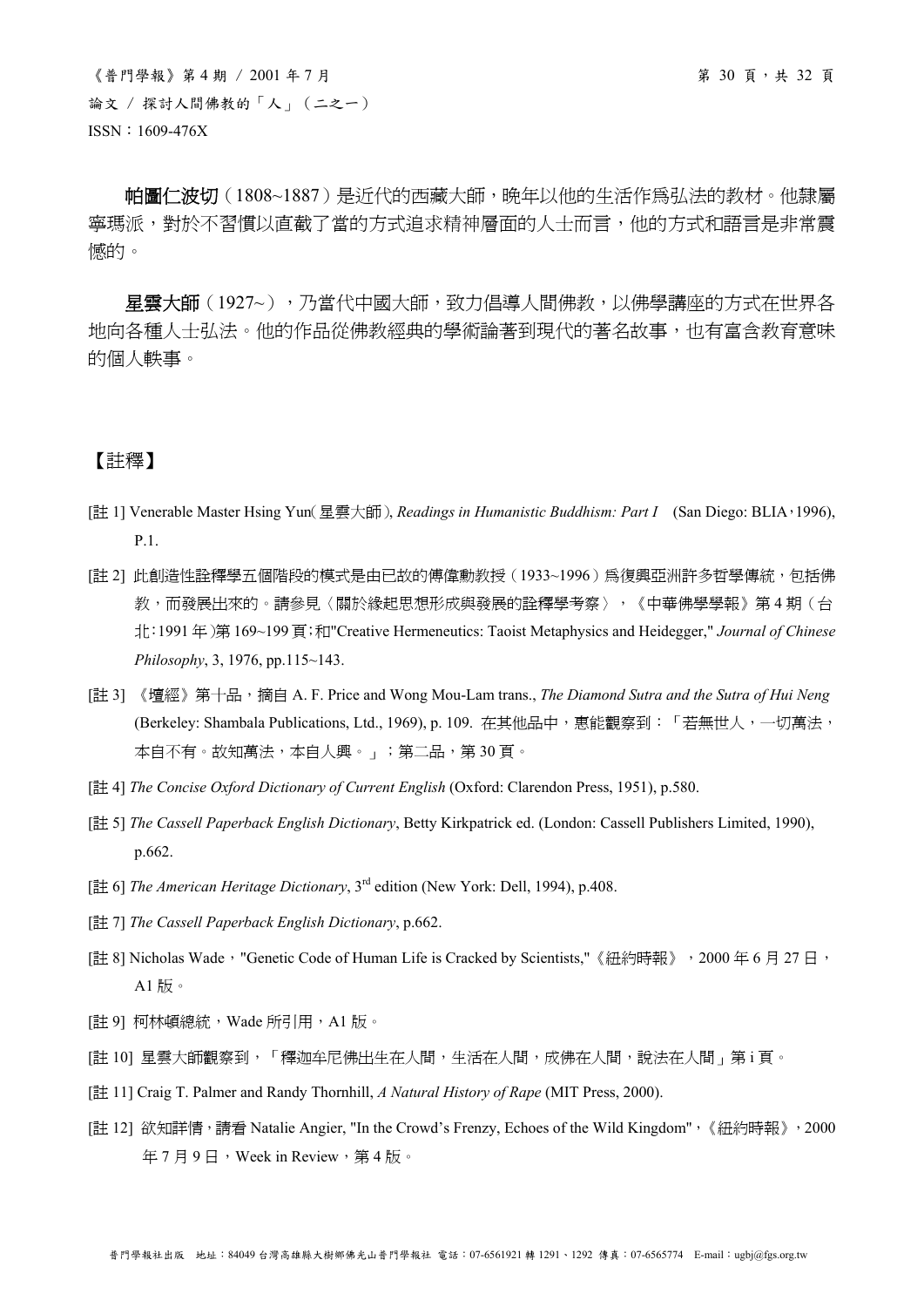- [註 13] Paulina Borsook, *Cyberselfish: A Critical Romp Through the Terribly Libertarian Culture of High Tech* (Public Affairq, 2000), 如同 Michiko Kakutani 所評論, 「矽谷把經濟視爲雨林」, 紐約時報, 2000年7 月 25 日。
- [註 14] Natalie Angier 所引用: "A Pearl and a Hodgepodge: Human DNA,"《紐約時報》, 2000年6月27日, A21 版。
- [註 15] 引自 Angier, A21。
- [註 16] 《壇經》,第六品,第 49 頁。
- [註 17] 星雲大師,第1頁。
- [註 18] 原始道教系列包括八景:
	- 1.尋牛
	- 2.見跡
	- 3.見牛
	- 4.得牛
	- 5.馴牛
	- 6.騎牛歸家
	- 7.忘牛存人
	- 8.人牛俱忘

廓庵師遠禪師後來增加另外兩景,超越道家無物的最後想像,然後將找牛的人回到現實生活當中:

- 9.返本還源
- 10.入廓垂手

請參見 Heinrich Dumoulin, *Zen Buddhism: A History, Volume 1 India and China*(New York: Macmillan Publishing Company, 1988), PP.279~281; 及 Calkin, "Ten Bulls: The Zen Oxherding Pictures," Nyogen Senzaki and Paul Reps trans, in *Entering the Stream: An Introduction to the Buddha and His Teachings*, Samuel Bercholz and Sherab Chodzin Kohn eds. (Boston: Shambhala, 1993), pp.211~222.

- [註 19] Michiko Kakutani, "An Era When Fluidity has Replaced Maturity,"《紐約時報》, 1995年3月20日, B1 版。
- [註 20] Robert Jay Linton, The Protean Self, Kakutani 所引用, B1 版。
- [ $\ddagger$ ] 21] Francis Crick, *The Astonishing Hypothesis: The Scientific Search for the Soul* (New York: Charles Scribe's Sons, 1994), p.3.
- [註 22] Crick, xii.
- [註 23] 在 Crick 直率的宣稱當中,看不出希望:「開始時沒有偏見就無法達到目標」;第 xii 頁。在作品將近 結束時,克理克發出一種自我完成的預言,雖然是無意的:形容道「非常顯著地,人類的特色……我們